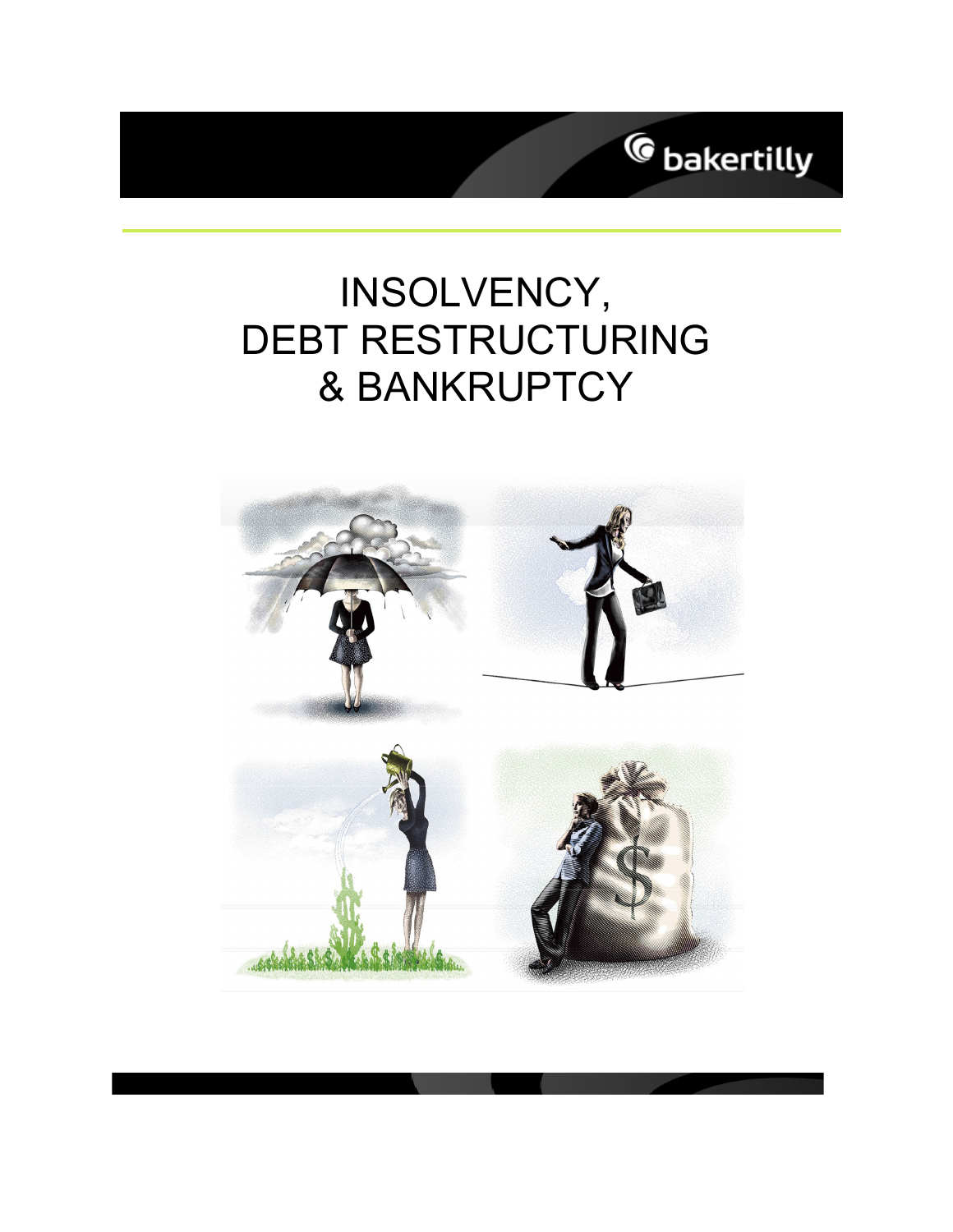## **TABLE OF CONTENTS**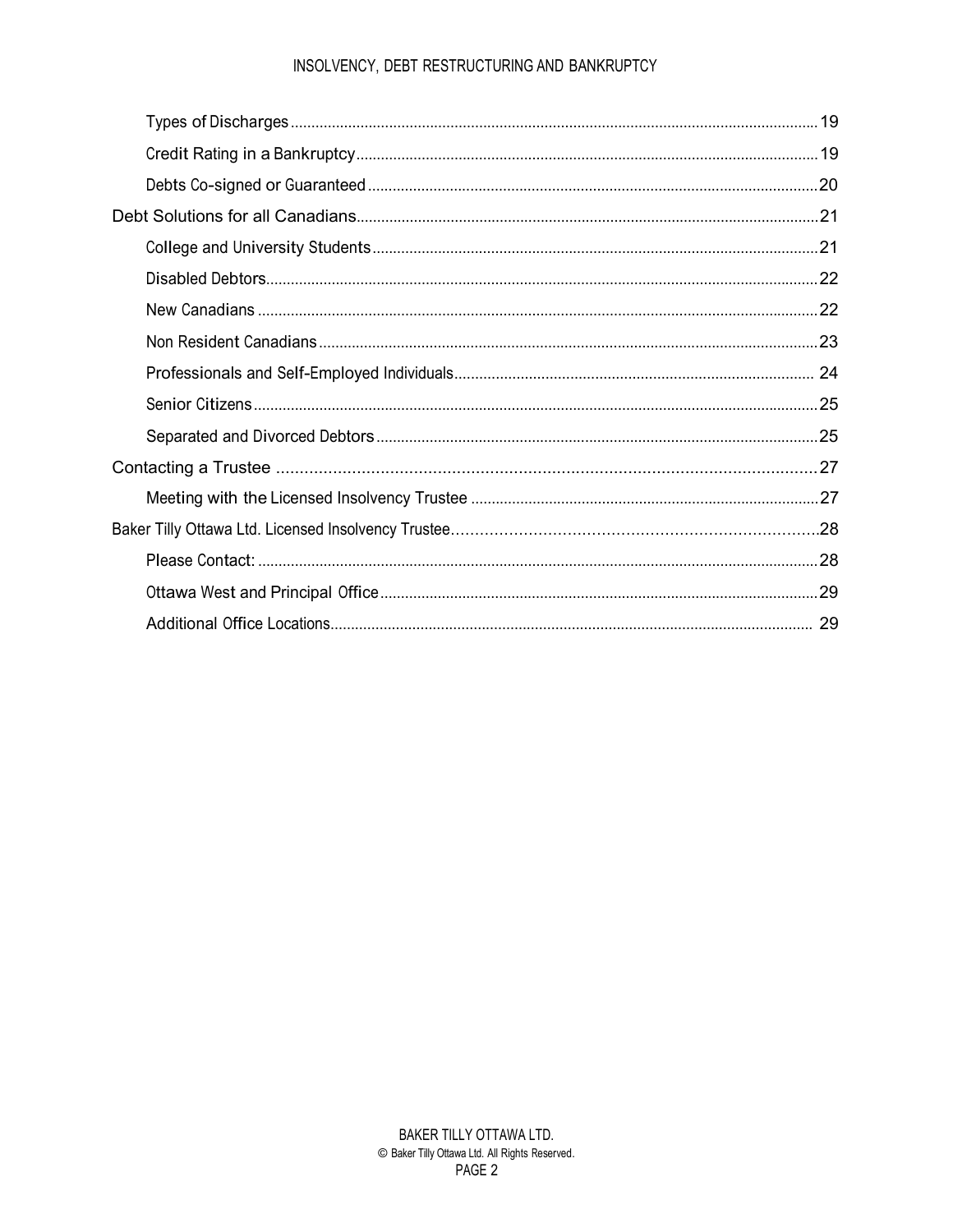## <span id="page-3-0"></span>DEBT MANAGEMENT-ARE YOU INSOLVENT?

### Introduction

When looking at your finances, the best place to start is at the beginning. This section will help you determine if you are insolvent and how to calculate your monthly budget and net worth. We encourage you to complete each section of this chapter.

#### Insolvency Questionnaire

"Insolvency" refers to an individual's inability to pay their debts in accordance with the contracted payments that are due or, if the individual's assets were sold in an orderly manner, they would not raise sufficient cash to pay all of the debts in full.

If you answer "Yes" to any of the following statements, you may be insolvent.

- 1. The net sale value of your assets is less than the sum of your debts.
- 2. After providing for a reasonable monthly cost of living, there is insufficient cash remaining to make all of the minimum required payments on your debts.
- 3. More than 20% of your net monthly income is required to make payments on outstanding consumer loans and lines of credit.
- 4. You have recently missed required payments on credit cards or loans.
- 5. You are making only minimum payments on your loans and credit cards.
- 6. Collection agencies are calling you for payment.
- 7. You have been served with a statement of claim from a creditor's lawyer.
- 8. A creditor has obtained a court judgment against you.
- 9. Your pay has been garnished (seized) by a creditor.
- 10. Your bank account been garnished by a creditor.
- 11. An asset has been seized or foreclosed upon by a creditor.
- 12. You do not know how to set financial priorities or budget.
- 13. As a self-employed business person, you have outstanding source deduction or HST arrears that you do not have the ability to pay.
- 14. As a director of a corporation, you have been assessed by Canada Revenue Agency for the corporation's HST or source deductions and you do not have the ability to pay the debt.
- 15. You frequently argue with your spouse or partner about household finances.
- 16. You are pre-occupied with your debt issues and do not know how to solve them.
- 17. Your credit report ranks you with a low rating.
- 18. You use credit cards for your living expenses.
- 19. You transfer funds between credit accounts to cover the minimum monthly payments.
- 20. You are borrowing money from friends and family to make ends meet.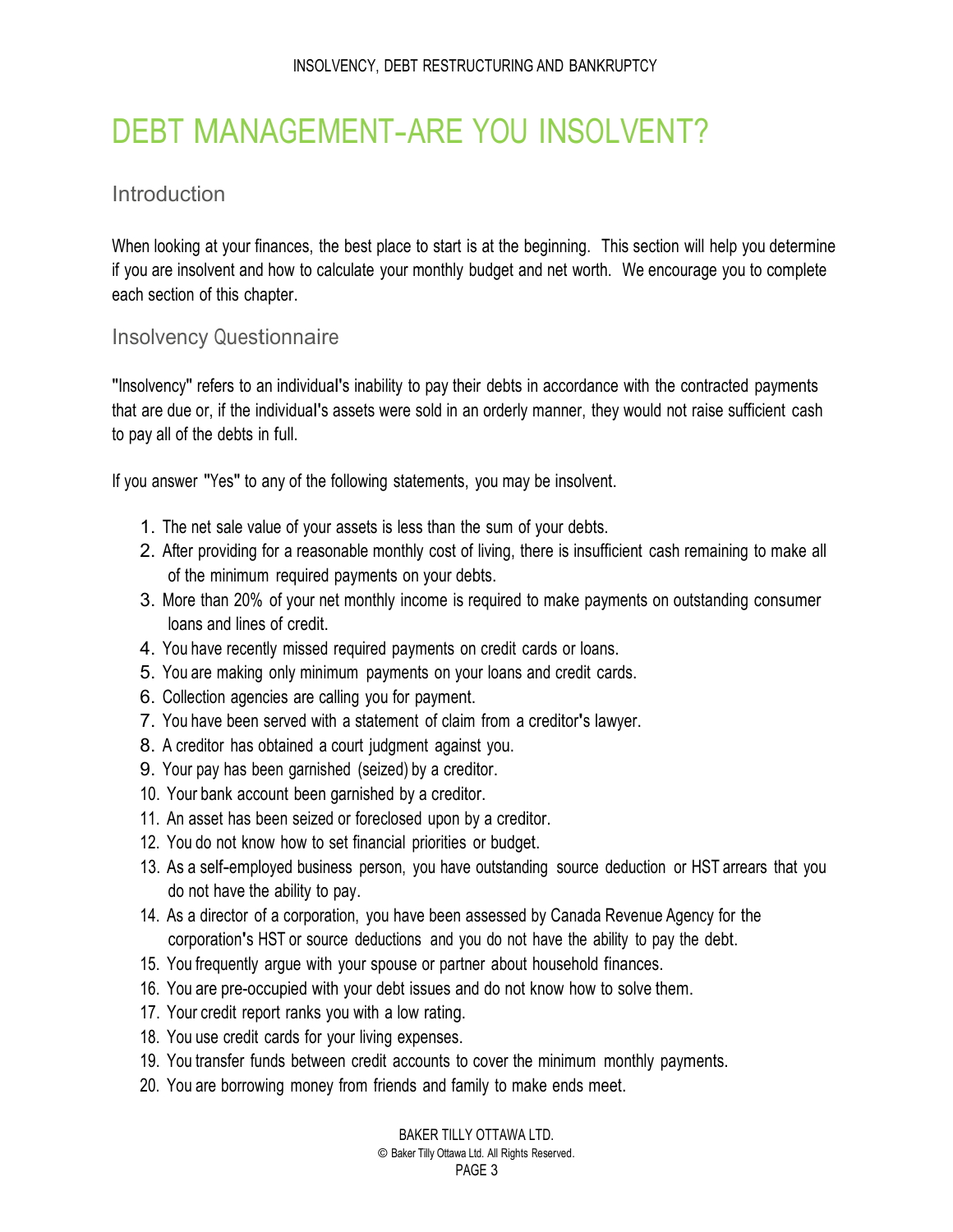- 21. You are using pay day loan companies.
- 22. You use cash advances on your credit cards.
- 23. You have been recently denied credit.
- 24. Your credit cards are maxed out.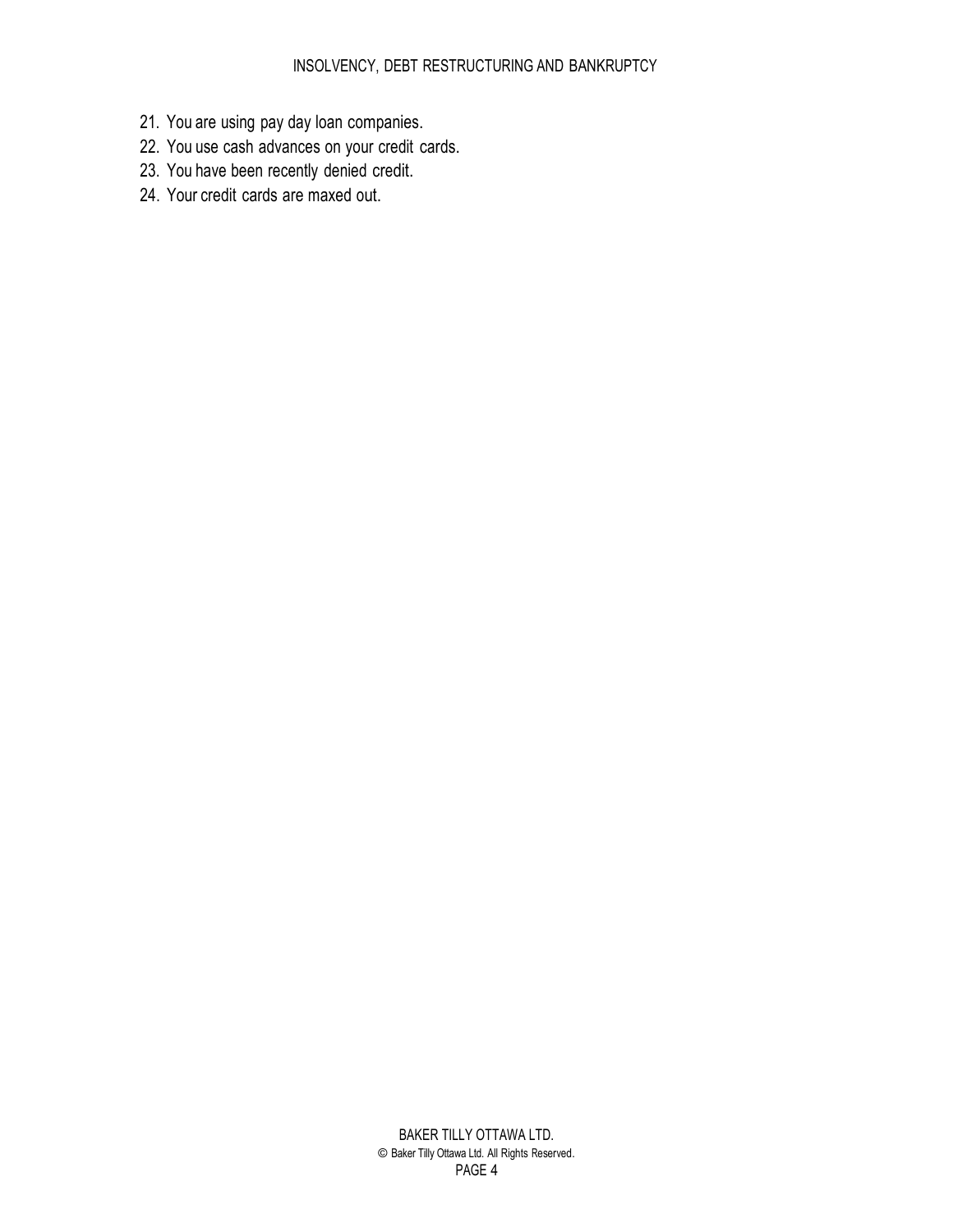## <span id="page-5-0"></span>Calculate Your Monthly Budget

Completing the following monthly budget will help you begin to understand how much money you have to spend and how to prioritize your spending. Prior to beginning, we suggest that you thoroughly review your finances and related documentation:

- 1. To accurately determine your average monthly income, gather up several recent pay stubs, pension statements, investment income receipts, child tax benefit receipts, EI slips, estimated annual or periodic bonuses, your spouse's income particulars and bank statements etc.
- 2. For your fixed expenses, review several month's bills, credit card statements and bank statements in order to be able to accurately estimate monthly expenses for mortgage payments, property taxes, utilities, insurance payments, car payments, car repairs, health care premiums, alimony \ support payments, college tuition and loan payments.
- 3. For your variable expenses, for which you probably do not keep receipts, such as food, clothing, lunches, hobbies, alcohol, cigarettes, children's activities, gasoline purchases etc. do your best to estimate what you typically spend each week and month.

Prior to beginning your budget, speak to your spouse or partner in order to get their input on how the money in the home is spent. You may also want to consider discussing it, or parts of it, with your teenage children to get their input and buy in.

If, upon completion of the budget, your expenses exceed your income, begin to review your expenditures for items that can be reduced or eliminated. For example:

- 1. Reducing impulse purchasing.
- 2. Reducing entertainment expenses.
- 3. Reducing smoking or alcohol consumption.
- 4. Taking your lunch to work three or four days a week.
- 5. Planning to take a less expensive vacation.
- 6. Selling the second car and bussing to work.
- 7. Extending the amortization period of your mortgage to reduce mortgage payments.
- 8. Reduce \ eliminate savings and apply the funds against high interest credit card debt balances until the debts are paid in full.
- 9. Downsizing your house to a smaller and less expensive one.

If you are unable to reduce your expenses to comfortably pay your monthly expenses and debt payments, you may be insolvent.

#### GET BUDGET FORM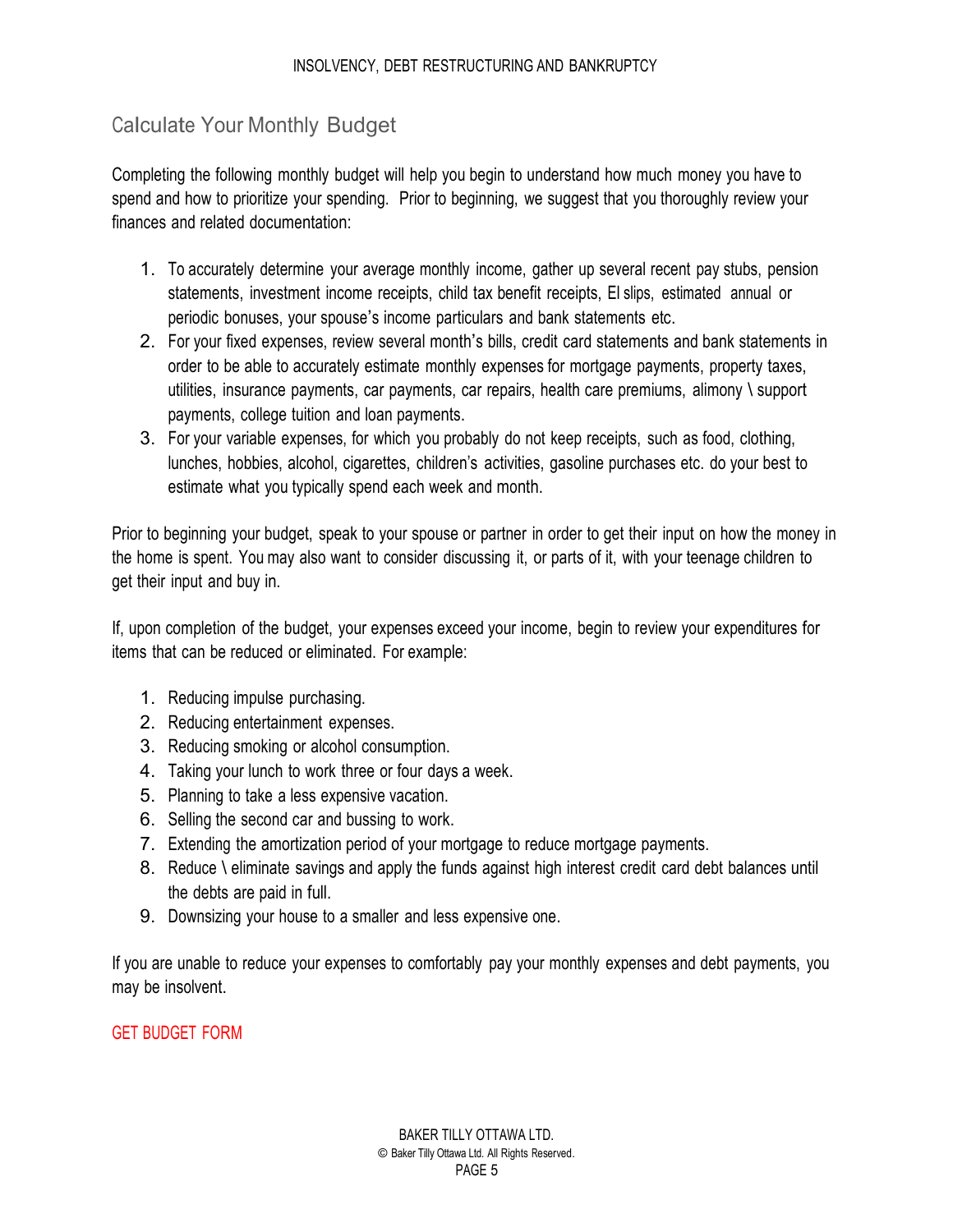#### <span id="page-6-0"></span>Net Worth

Completing the following net worth statement will help you begin to understand what assets you own, what they may be worth if sold, your debts, and whether you have sufficient assets, if sold in an orderly manner, to pay your debts in full. If, upon completion of the net worth statement, you have an apparent excess of debts over assets, you may be insolvent.

Prior to beginning to complete the net worth statement, we suggest that you gather up and determine the following:

- 1. Vehicle ownerships and values (scan local classified ads and online used car ads for your make and model).
- 2. Recreational vehicle ownerships and values (scan local classified ads and online ads for your make and model).
- 3. Current investment balances by review of a recent statement, less estimated applicable income tax.
- 4. RRSP balances by review of a recent statement, less estimated applicable income tax.
- 5. Cash surrender value of life insurance policies by review of recent statements.
- 6. Real estate deeds and the most recent municipal property tax assessment reports as to the assets estimated value.
- 7. Estimated net realizable value of all other assets by review of applicable documentation.
- 8. Recent credit card, bank loan and bank overdraft statements.
- 9. Real estate mortgages and a current statement of the balance owed on the mortgage.
- 10. Vehicle mortgages \ leases and a current statement of the balance owed on the mortgage\ lease.
- 11. Details of all other debts by review of relevant notes, agreements, leases, tax assessments, and judgments etc.

If the sum of your debts exceeds the estimated realizable value of your assets, you may be insolvent.

#### GET NET WORTH STATEMENT

If you think that you may be insolvent, please contact us for a free initial consultation. You may call us at 1- 613-820-2200, 1-866-720-3330 (in Eastern Ontario), by email to ottinsolvency@bakertilly.ca or by completing the online consultation page of this web site. You may also complete the application form on this web site and then email or fax it to us.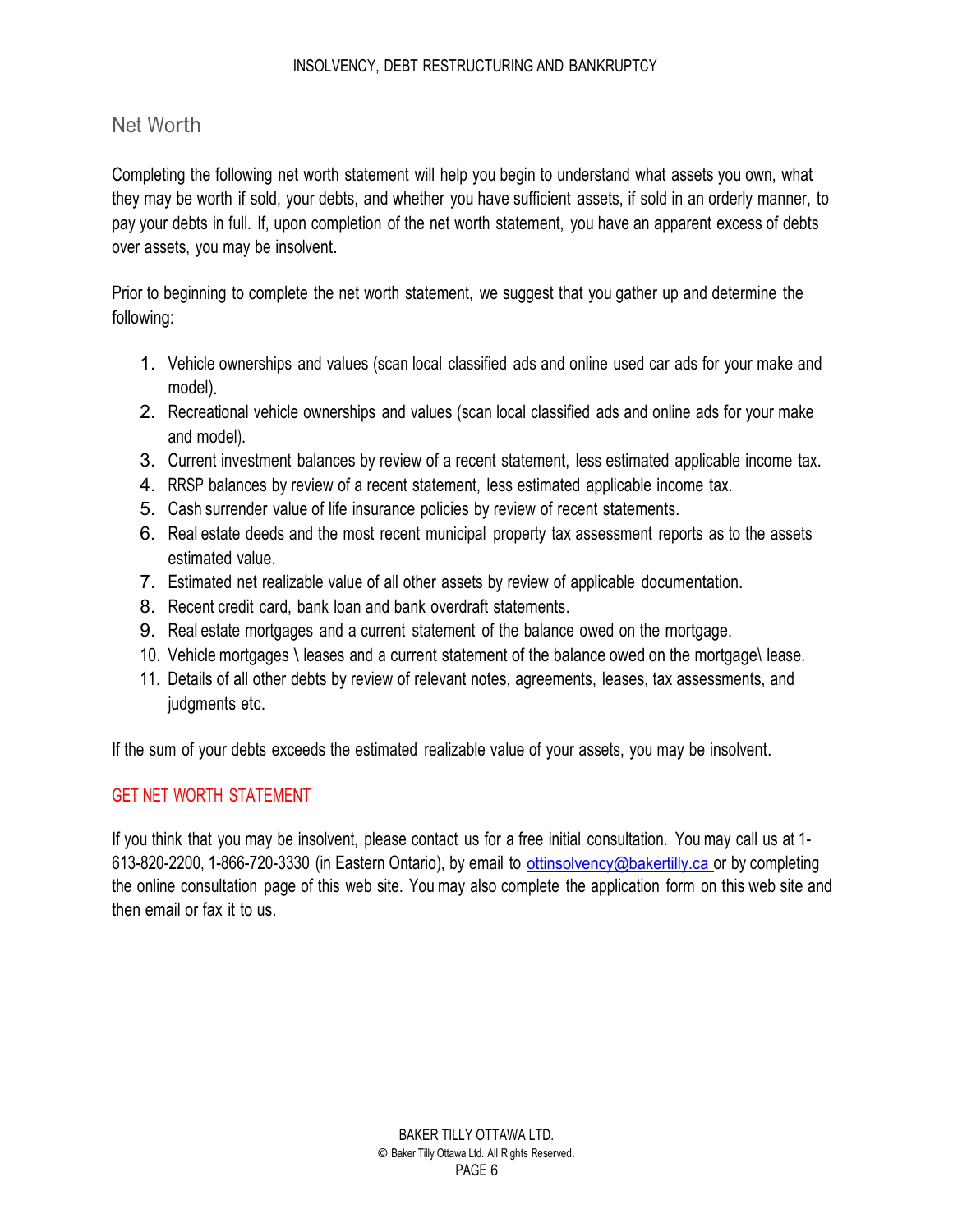## <span id="page-7-0"></span>CREDIT REPORT

A credit report is used by your current credit grantors, and potential credit grantors, to assess your ability to pay your debts. It is also becoming increasingly common for insurance companies, landlords and prospective employers to review your report.

It is a document maintained by the two credit reporting companies in Canada, Equifax Canada and TransUnion Canada. Each of these companies compiles your credit report by receiving and summarizing credit information reported to them by banks, credit card companies and consumer finance businesses.

A typical credit report will include, in addition to credit information, a summary of your name, birth date, current and prior addresses, employment history and, public information (liens, lawsuits, judgments, bankruptcy, proposal, debt settlement program).

The credit grantors that report to the credit bureaus rank your payment history from a zero to a nine. A zero rating indicates that the credit is too new to rate. A one rating reflects that the account is paid within 30 days, a two that it is paid within 60 days, a three that it is paid within 90 days, a four within 120 days and a five within 150 days. There is no six rating. A seven means the account was subject to a debt consolidation or proposal to creditors. An eight states that the creditor re-possessed a vehicle, home or other asset to satisfy its debt. Lastly, a nine rating indicates that the debt was written off or the debtor went bankrupt.

Your credit report will also summarize the particulars of creditors you have recently approached for credit. Shopping for credit is seen to be a negative factor as it indicates an inability to satisfy potential lenders that you are creditworthy.

A strong rating, which is critical in order to obtain and maintain credit, will reflect a good employment history, a stable residence address history and credit rankings comprised of ones. A strong credit rating permits you to borrow greater sums at lower interest rates than a lower rating.

Errors are made in credit reports. Be sure to review your credit report at least annually to ensure that it is accurate. You may request your credit report online or by writing to the credit bureaus. Equifax Canada can be reached at http://www.consumer.equifax.ca/ or 1-800-465-7166. TransUnion of Canada can be reached at http://www.transunion.ca/ or 1-866-525-0262. If inaccurate information is on your report, write to both of the credit bureaus, providing full particulars, and request that the information be corrected. It may take several months to see the information corrected. Be patient and persistent.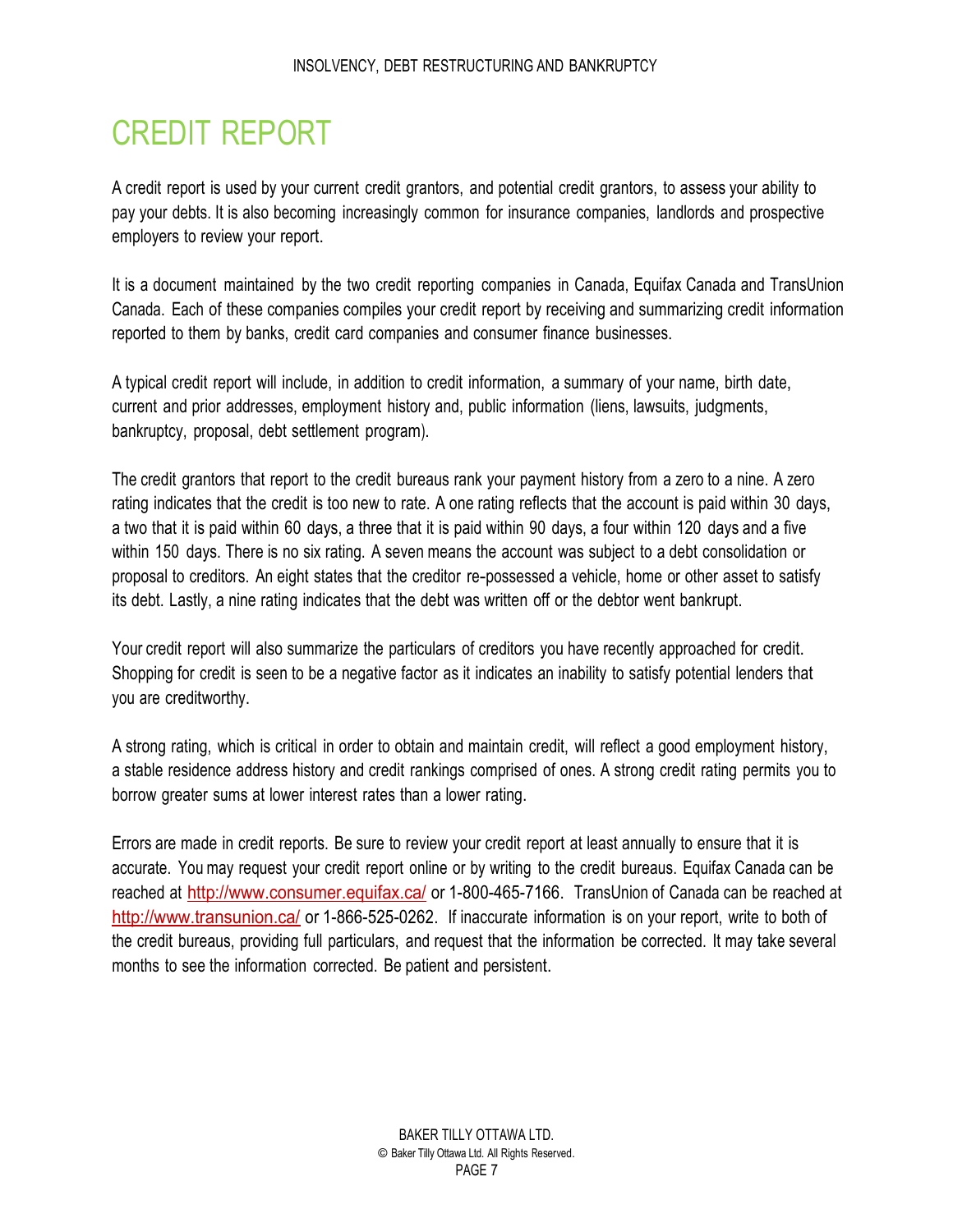## <span id="page-8-0"></span>ALTERNATIVES TO BANKRUPTCY

#### **Introduction**

Bankruptcy is not your only option. Some of the solutions to financial difficulties are summarized below. As well, in the course of a no charge, confidential assessment, a Baker Tilly Ottawa Ltd.. financial counsellor will review your finances and the options available to you. The counsellor will assist you in making the decision that is best for you.

#### Contact Your Creditors

A frequently overlooked solution to financial difficulty is to contact your creditors directly.

Many creditors, once they understand your situation, will work with you to settle your debt and to avoid sending it to collection. For example, a creditor may defer payments for an agreed upon time period or accept smaller payments over a longer period of time. Prior to contacting creditors, prepare a monthly household budget and a summary of your debts and assets. Be prepared to be patient, to consider various payment options and to disclose full particulars about your finances. Ensure that all matters agreed to are fully documented in writing.

### Credit Counselling

Credit counselling organizations also provide budgeting services. In certain circumstances, they will also speak to creditors on your behalf to make alternative payment arrangements. Of note, unlike a Licensed Insolvency Trustee ("LIT"), they do not have the authority to administer bankruptcies or consumer proposals.

Credit counselling services are available across Canada. You may be charged a fee for their services. Baker Tilly Ottawa Ltd. would be pleased to refer you to a local credit counselling office.

#### Debt Consolidation Loan or Second Mortgage

If you qualify, banks and other financial institutions will consolidate your debts into one loan or, if you have equity in your home, a second mortgage. In such cases, the loan is used to pay off your outstanding debts. Typically, only one monthly payment will be required on the consolidation or mortgage loan. Frequently, it is also possible to reduce the amount of interest paid and to extend the debt payment term.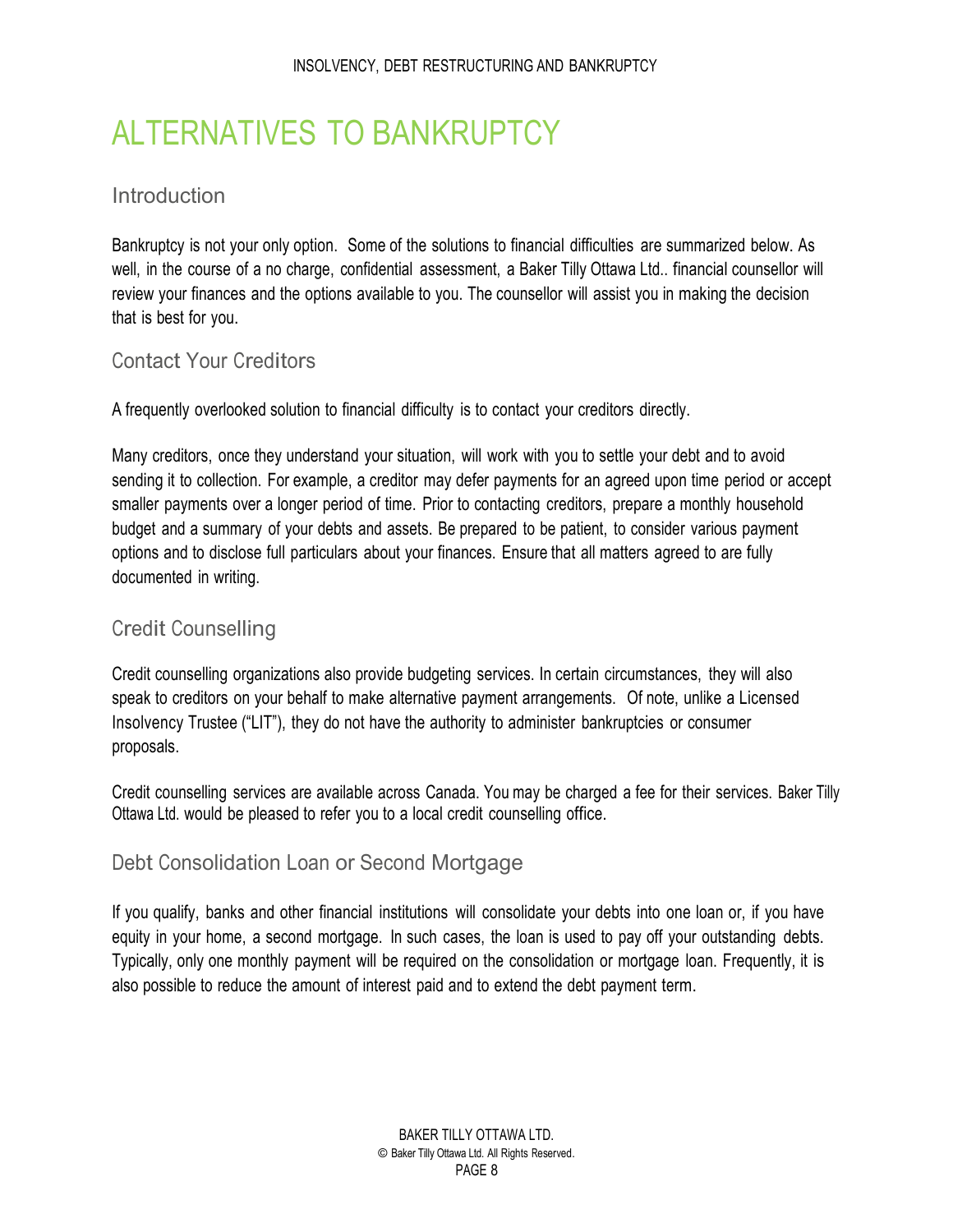Prior to contacting potential lenders, prepare a monthly household budget and a summary of your debts and assets. Be prepared to be patient, to consider various payment options and to disclose full particulars about your finances. Ensure that all matters agreed to are fully documented in writing. It is important that you look into the best interest rate and loan terms. Qualified, licensed mortgage brokers can assist you. Baker Tilly Ottawa Ltd. can refer you to potential lenders and mortgage brokers.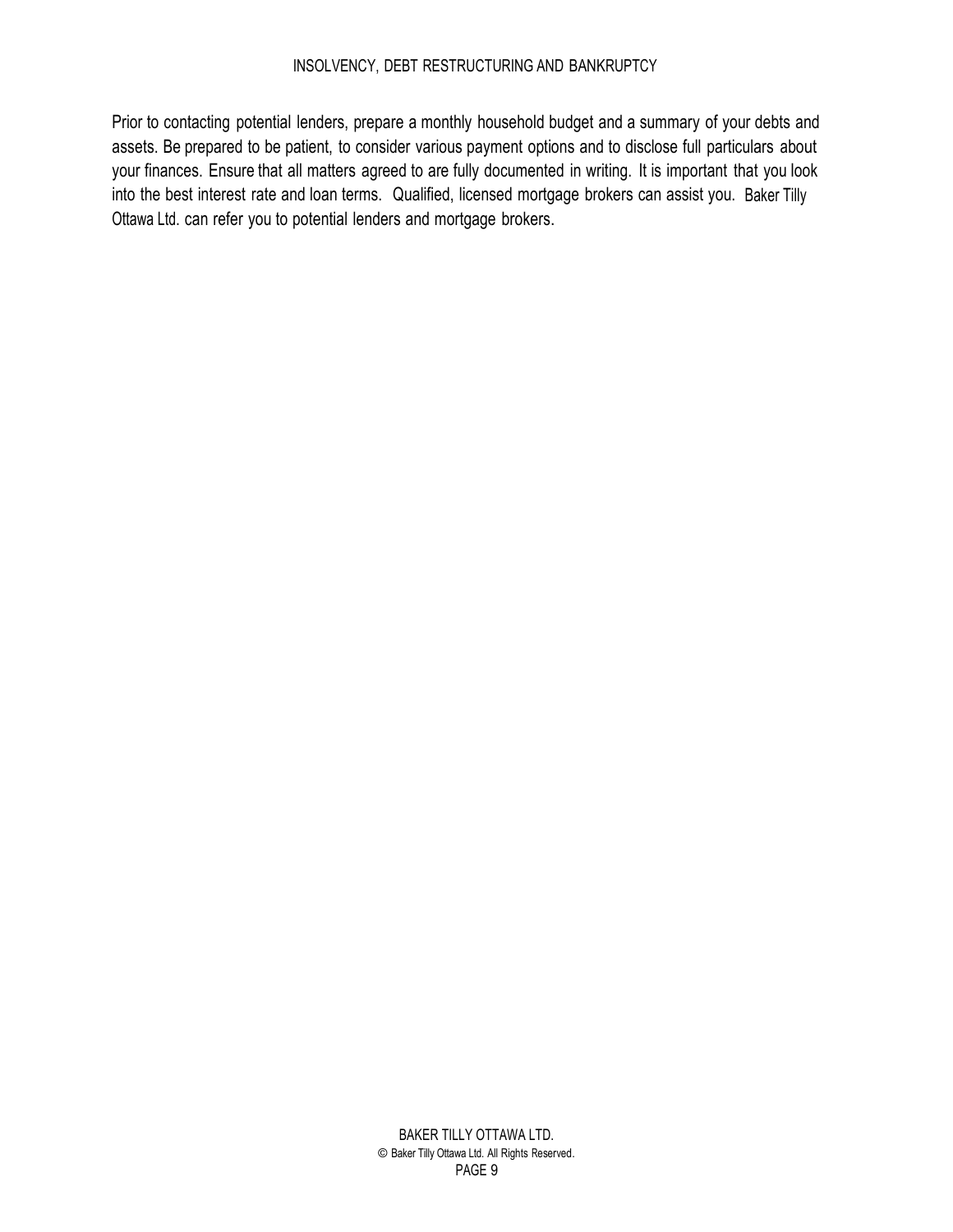## <span id="page-10-0"></span>CONSUMER PROPOSALS

### Introduction

Under the Bankruptcy and Insolvency Act ("BIA"), if you are insolvent, you may make a consumer proposal to your creditors and avoid bankruptcy. A bankrupt may make a consumer proposal if the bankruptcy estate inspectors have approved it and an LIT has agreed to act as the consumer proposal administrator.

An individual owing not more than \$250,000, excluding the mortgage indebtedness on their principal residence, is permitted to make a consumer proposal. If more than \$250,000 is owed, excluding the mortgage debt on the principal residence, a proposal may be made under different provisions of the BIA.

Two or more individuals may file a single consumer proposal if their debts are substantially the same and, in the Trustee's opinion, the single filing is in the best interests of the creditors and the debtors. For example, this may include married couples, common-law partners or a parent and a child. The \$250,000 debt level restriction on filing a consumer proposal is doubled to \$500,000. If the aggregate, non-mortgage principal debts of the individuals exceed \$500,000 a single joint consumer proposal may not be filed; a proposal may be made under different provisions of the BIA.

When you file a consumer proposal, collection calls, legal actions, wage garnishments and asset seizures commenced by unsecured creditors will immediately stop. Secured creditors are generally permitted to realize on their security unless you remain current in your payments or make alternative arrangements with them.

Each consumer proposal is tailored to the needs of the debtor seeking assistance. That being said, consumer proposals typically require a much lower monthly payment than the payments required prior to filing the consumer proposal. As well, it is frequently possible to settle debts for less than the full amount owed.

To begin the process, you must contact a Licensed Insolvency Trustee. Baker Tilly Ottawa Ltd. is a Licensed Insolvency Trustee ("LIT") and consumer proposal administrator ("Administrator"). Administrators are appointed and regulated by the federal government. They are subject to comprehensive professional training and rigorous codes of ethics. As an intermediary between you and your creditors, the LIT will review your finances, provide you with advice and information about your options, prepare the consumer proposal and other forms for your signature, file the consumer proposal with the Official Receiver (an employee of the Office of the Superintendent of Bankruptcy, an agency of the federal government) and oversee the administration of the consumer proposal. The Administrator is also responsible for dealing with telephone calls and queries from creditors and providing them with various reports on the status of the consumer proposal.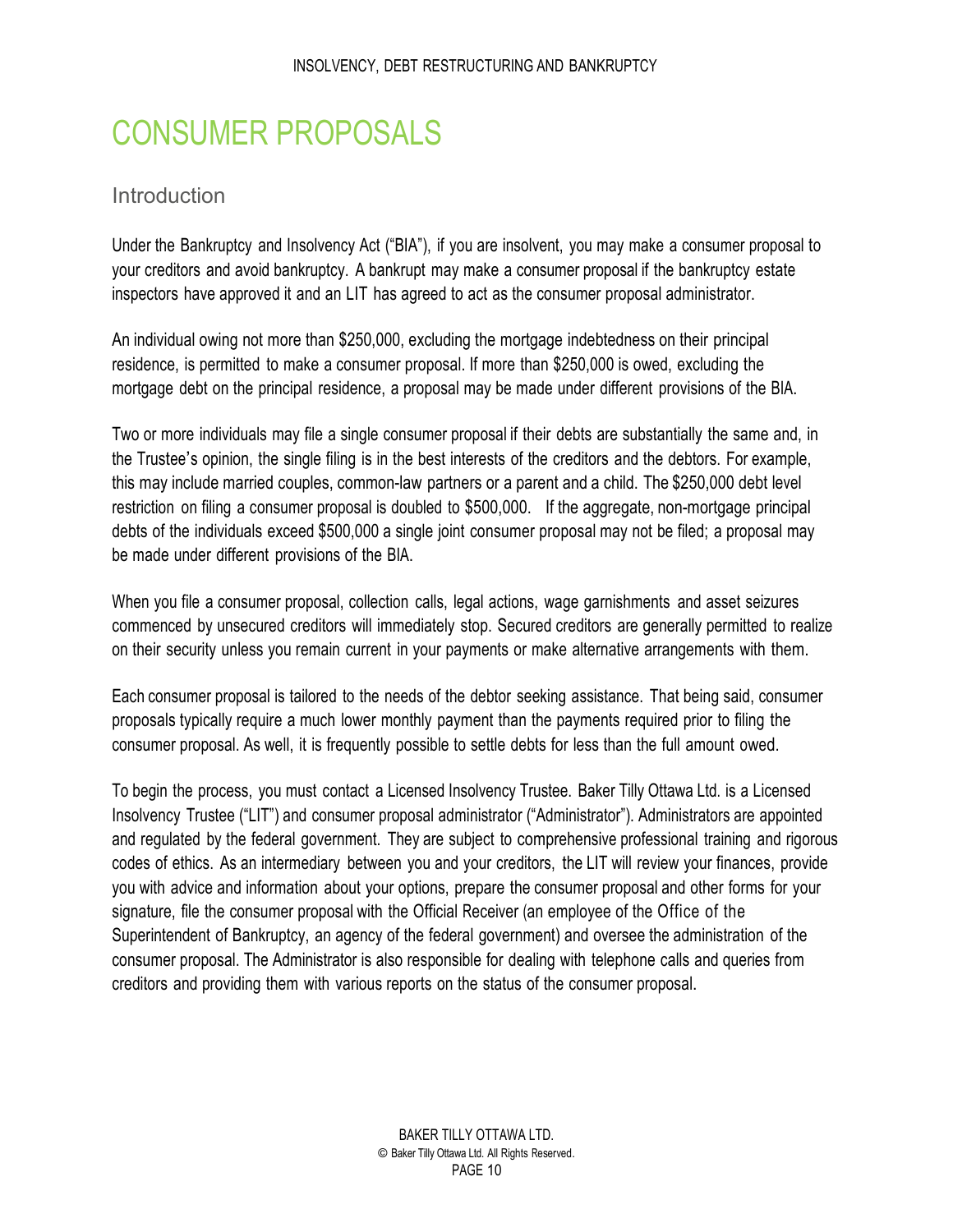## <span id="page-11-0"></span>Approval of the Consumer Proposal

Within ten days of filing the consumer proposal with the Official Receiver, we are required to send to every known creditor a copy of the consumer proposal, a report containing an opinion as to whether it is fair and reasonable and whether we believe that you will be able to perform it, a summary of your assets and liabilities, your monthly budget, a list of creditors with claims greater than \$250 and a notice explaining the creditors' voting rights and the right to request that a meeting be convened.

The creditors have forty-five days from the date the Administrator files the consumer proposal with the Official Receiver to reject the consumer proposal and request that the Administrator convene a meeting to consider the consumer proposal. Upon expiry of the forty-five days, if less than twenty-five percent in dollar value of the creditor claims received by the Administrator requests a meeting, the consumer proposal is deemed to have been accepted by the creditors.

If, following the forty-five days, at least twenty-five percent in dollar value of the creditor claims received by the Administrator reject the consumer proposal, and request a meeting or the Official Receiver requests a meeting, the Administrator must call a meeting of creditors to consider and vote on the consumer proposal. At the meeting, the consumer proposal will be accepted if a simple majority of creditors, as determined by the dollar value of the claims present and eligible to vote, accept the consumer proposal as filed or as amended at the meeting. If the creditors vote against the consumer proposal, the creditors' rights are revived, and they may once again commence or continue collection proceedings.

Within fifteen days of creditor approval, the court may be asked to review the consumer proposal. The court shall either approve it or reject it. If the court does not approve the consumer proposal, the creditors' rights are revived, and they may once again commence or continue collection proceedings. If the court approves the consumer proposal, or the court is not asked to review it, the consumer proposal is deemed, by law, to have been approved by the creditors and the court. The creditors are then bound by the terms of the Consumer proposal.

Secured creditors are bound by the terms of a consumer proposal if they file a claim with the Administrator in accordance with the BIA proof of claim filing provisions.

#### **Assets**

You will be permitted to retain possession of your personal belongings, a vehicle and tools or equipment used to earn your living, if the value of the assets does not exceed provincial exemption amounts. If you wish to retain assets that are not statutorily exempt from seizure, you may do so with the assistance of the LIT by filing a consumer proposal. The consumer proposal will be drafted by the LIT to specifically permit you to retain the assets you wish to keep. This is one of the important distinguishing aspects of consumer proposals and one of the primary reasons debtors file a consumer proposal rather than an assignment in bankruptcy.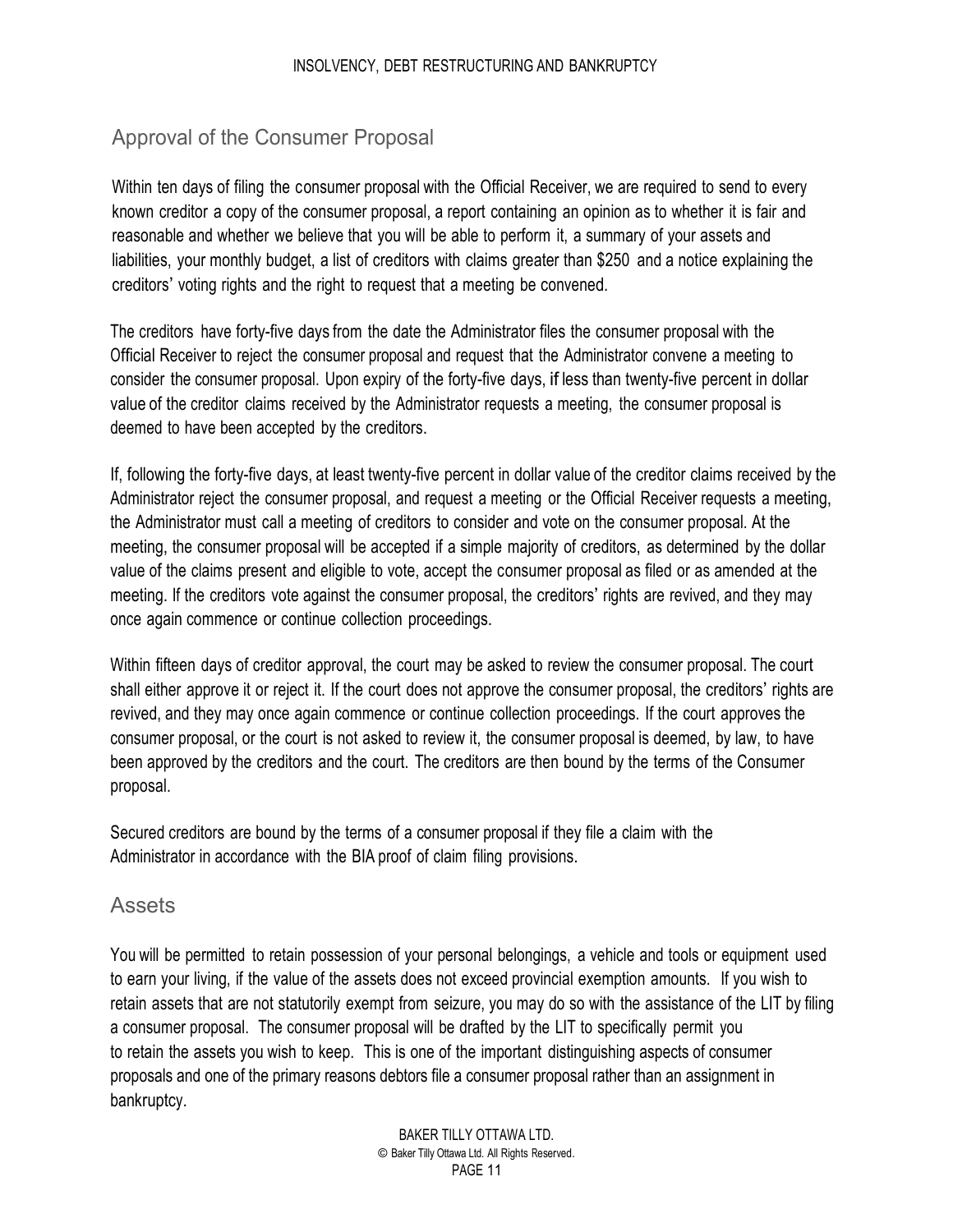<span id="page-12-0"></span>If assets have been pledged, or mortgaged as security, you will have to continue making the agreed upon payments to the secured creditors in order to prevent them from seizing the assets. If you do not wish to retain possession of pledged assets they may be returned to the secured creditor. The shortfall on the loan can then be included in the consumer proposal.

### Financial Counselling

Under the BIA, counselling sessions are mandatory. You will be required to attend two counselling sessions with a Baker Tilly Ottawa Ltd. counsellor. The first session will occur within four to six weeks of the consumer proposal being filed with the Official Receiver. It will cover the creditors' response to the consumer proposal, financial management skills, budgeting, spending and shopping habits, the warning signs of financial difficulty and obtaining and using credit. The second counselling session is generally held within six to seven months of filing the consumer proposal. At the second counselling session you will discuss the root causes of your insolvency and will develop a long-term financial rehabilitation plan. Matters addressed at the first session may also be discussed. Each session takes approximately thirty to sixty minutes.

#### Paying Your Consumer Proposal

The length of time that you will be required to make payments will be determined in discussion with the LIT. It will depend on a number of factors including: your household income, your cost of living, required deductions such as medical expenses and support payments, the amount of your debts and the return creditors could expect if you were to go bankrupt. Under the BIA, payments may not be made for more than sixty months.

You will be required to make payments to Baker Tilly Ottawa Ltd.., as the Administrator, in the manner described in the consumer proposal. Monthly payments are appropriate in most circumstances. It is also possible to make a one-time, lump sum payment or periodic payments based on the expected receipt of bonuses or commissions. We typically require that payments commence upon the filing of the consumer proposal with the Official Receiver.

All payments set out in the consumer proposal must be made to the Administrator in order to extinguish the liability to your creditors. When the final payment has been made, and the counselling sessions completed, we will provide you with a Certificate of Full Performance. The Office of the Superintendent of Bankruptcy will notify the credit bureaus regarding the full performance.

If you default on your payments on your consumer proposal, subject to certain grace periods discussed below, the consumer proposal will be annulled. If your consumer proposal is annulled, and you were not bankrupt when the consumer proposal was filed the Administrator can, if it is appropriate to do so, send notice to your creditors that your consumer proposal will be revived sixty days after the day it was annulled. If your creditors file a notice of objection, your consumer proposal will not be automatically revived and it will be annulled. Once annulled, the creditors' rights are revived and they may once again continue or commence legal proceedings against you to collect their debts.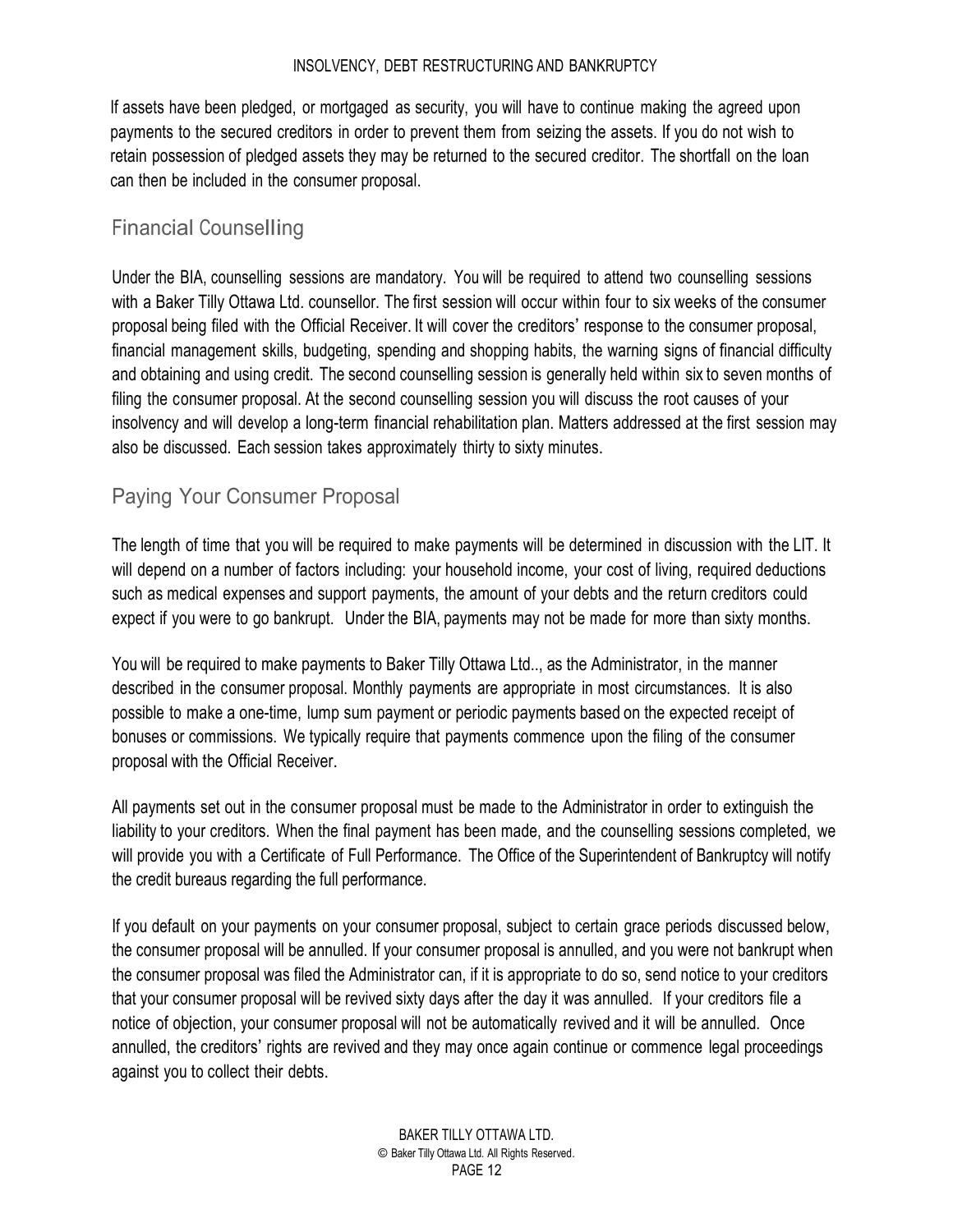<span id="page-13-0"></span>The payment grace periods are as follows:

- If monthly or more frequent payments are required, the consumer proposal will be in default if the amount in arrears is equal to or more than three missed payments.
- If periodic payments are required, you are permitted to be three months in arrears. If the default exceeds three months, even by a day, the consumer proposal shall be annulled.

The Administrator is paid a fee for administering the consumer proposal and for conducting the two required counselling sessions. The Administrator is also permitted to claim disbursements it must pay such as HST, the required filing fee paid to the federal government and a court fee where a court file is opened. All fees and disbursements are set out in the BIA. The fees and disbursements are paid from the money paid to the Administrator to settle the amounts owed to the creditors.

#### Completion of a Consumer proposal

Debtor(s) receive a Certificate of Completion once the terms of the consumer proposal have been met and the two mandatory financial counselling sessions have been completed.

Completing your consumer proposal terminates and extinguishes all of a debtor's debts except those debts listed under section 178(1) of the BIA. These debts include: court fines, penalties and restitution orders; support arrears; an amount owed due to fraud or theft while acting in a trust or fiduciary capacity; debt attributable to the obtaining of property or services by false pretenses or fraudulent misrepresentation; damages awarded by a civil court in relation to intentionally inflicted bodily harm, sexual assault or wrongful death resulting therefrom; and, certain student loans, as discussed below.

Student loans made under a federal or provincial student loan program will survive a consumer proposal, if the debtor, at the date of filing the consumer proposal, had been registered as a full or part time student at college or university in the preceding seven years. Interest also continues to accrue on the student loan debts during the term of the consumer proposal. Of note, however, once five years have passed since the debtor was last enrolled as a full or part time student at a college or university, the debtor may apply to the court to ask it to discharge the student loans. For the court to discharge the student loans on such an application, the debtor must satisfy the court that he or she has acted in good faith in relation to the student loans, will continue to experience financial difficulties and will be unable to pay the debt.

## Credit Rating in a Consumer proposal

Credit ratings are established and maintained by the credit bureaus and credit grantors. Our understanding of current rating procedures is as follows.

In Ontario, upon filing a consumer proposal, your credit rating will be an R7 (or R9 if you were already placed in collections). R1 is the highest rating and R9 the lowest. Upon completion of the consumer proposal your credit rating will be reported as an R7.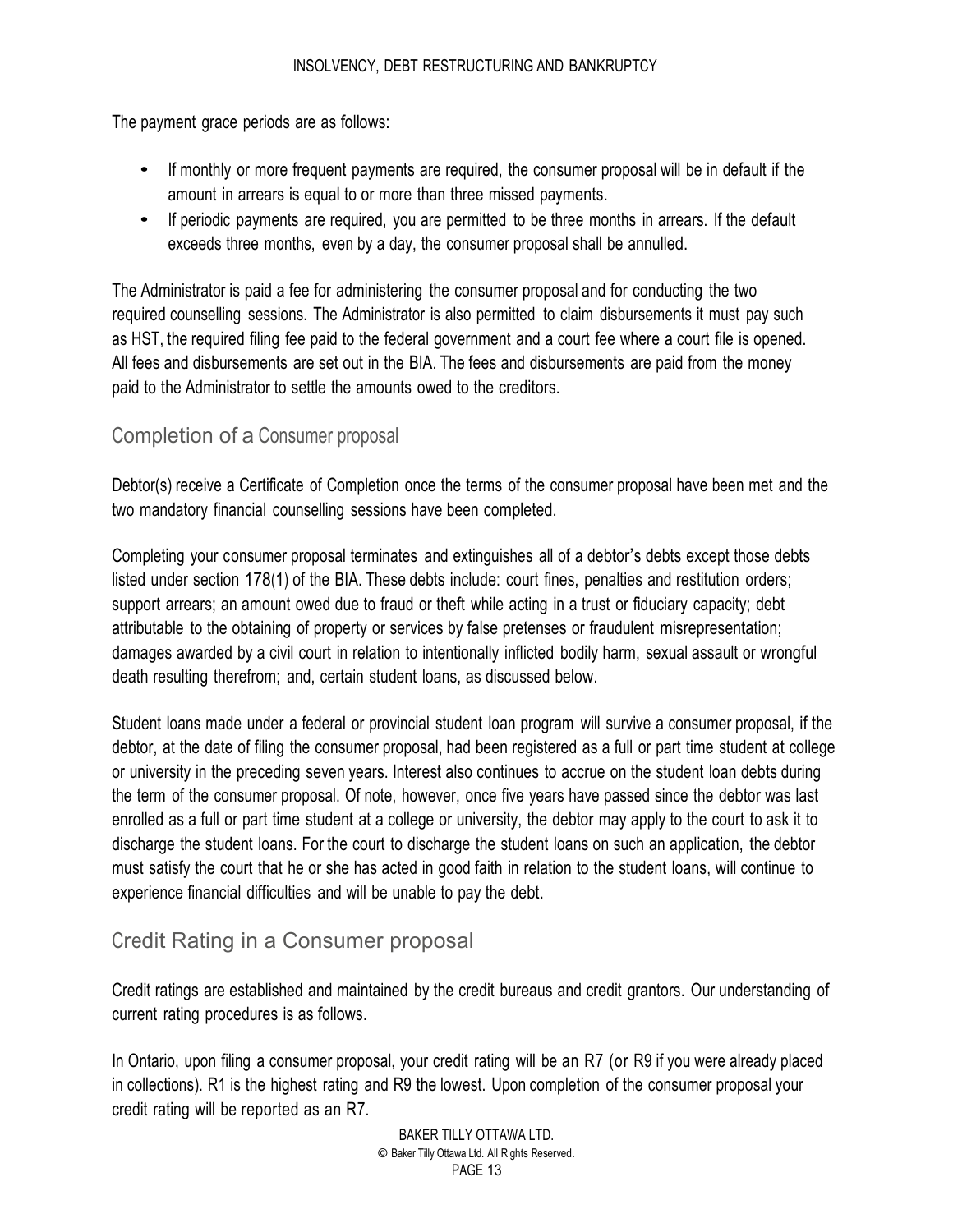<span id="page-14-0"></span>The filing of a consumer proposal will remain on your record for three years from the date of completion of the consumer proposal. In the future, your ability to obtain credit will turn on your ability to convince potential lenders of your financial responsibility and financial capacity (income, work and place of residence stability etc.).

A consumer proposal on your record does not mean you are not eligible for credit. It is, however, a material fact that a potential lender will take into consideration when assessing your credit application.

Once your consumer proposal has been approved by the creditors and the court, it may be possible to obtain some credit and begin rebuilding your credit history. A secured credit card may be the answer. It is a credit card on which you have deposited perhaps \$500 to \$1,000 with the issuer of the card. You then use the credit card and pay it off as you would a normal credit card. The credit card company will then report your use of the card and payments to the credit bureaus. We will discuss this with you as well as other ways to improve your credit rating in your counselling sessions.

## Debts Co-signed or Guaranteed

A consumer proposal will not terminate a guarantor's liability for your debts.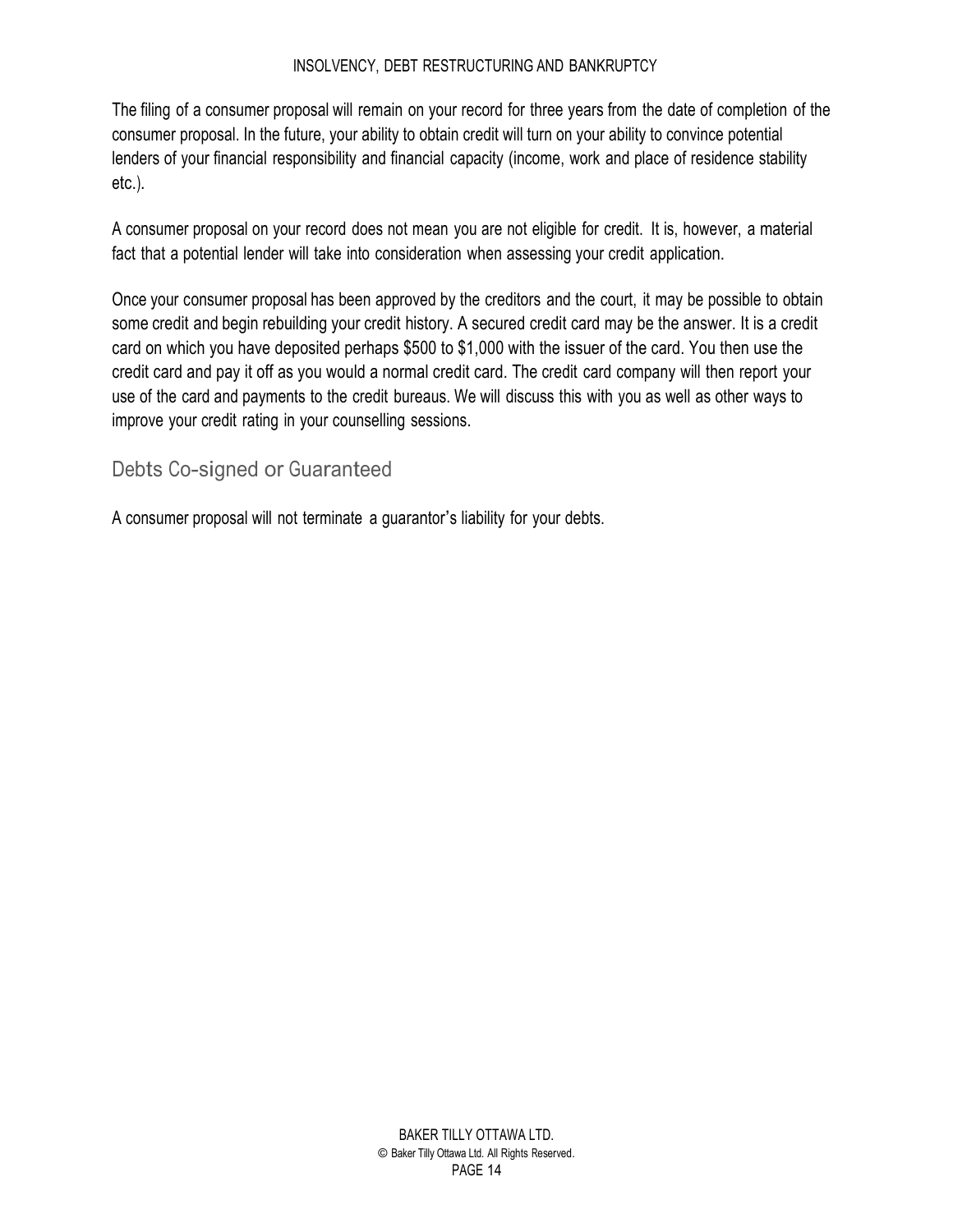## <span id="page-15-0"></span>**BANKRUPTCY**

#### **Introduction**

Bankruptcy is a legal process. It is described in the Bankruptcy and Insolvency Act ("BIA").

Bankruptcy is appropriate if an individual is unable to resolve their financial difficulties by other means. With a few exceptions, bankruptcy immediately terminates creditor collection calls and legal proceedings. Interest on unsecured debts also stops accruing and it is not necessary to make further payments to them. Upon declaring bankruptcy, the LIT will take possession of the bankrupt's assets (except those exempt from seizure by law), sell them and distribute the funds to the creditors. Bankruptcy terminates, upon discharge, most, if not all, of an individual's debts.

To declare bankruptcy, one must: not be in bankruptcy; owe at least \$1,000; not be able to make regular payments as they become due; or, have debts that are greater than the realizable value of their assets.

As noted, bankruptcy immediately stops substantially all legal claims, garnishments or other legal proceedings. If you are served with legal or collection notices after bankruptcy, we will immediately advise the creditor and put an end to the proceedings. Exceptions are legal proceedings with respect to alimony claims, spouse and partner support claims and child support claims.

To begin the process you must contact a Licensed Insolvency Trustee ("LIT"). Baker Tilly Ottawa Ltd. is an LIT. LIT's are appointed and regulated by the federal government. They are subject to comprehensive professional training and rigorous codes of ethics. As an intermediary between you and your creditors, the LIT will oversee the sale of your assets, if applicable, and the distribution of the proceeds to your creditors. The LIT is also responsible for dealing with telephone calls and queries from creditors and providing them with various reports on the status of the bankruptcy.

Notice of a personal bankruptcy is not typically published in the newspaper. Nor is the bankrupt's employer normally notified. The Office of the Superintendent of Bankruptcy (a federal government department), and the court maintain a permanent record of the bankruptcy. In Ontario, credit bureaus will maintain a record of your bankruptcy for six to seven years following the date of discharge, depending on the credit bureau (six years for Equifax and seven years for TransUnion). They will also keep a record of a second or subsequent bankruptcy for fourteen years following your discharge.

As an LIT, Baker Tilly Ottawa Ltd. is required to notify your creditors of the bankruptcy. You may be required to attend a meeting with your creditors. A meeting will be scheduled if, after thirty days from the filing of the bankruptcy, at least 25% of your creditors in dollar value request a meeting, or the Official Receiver (an official of the Office of the Superintendent in Bankruptcy) requests a meeting. At the meeting, the LIT will inform the creditors of your financial situation, the reasons for your bankruptcy and the status of the bankruptcy administration. They will be given an opportunity to ask you questions. The creditors will also vote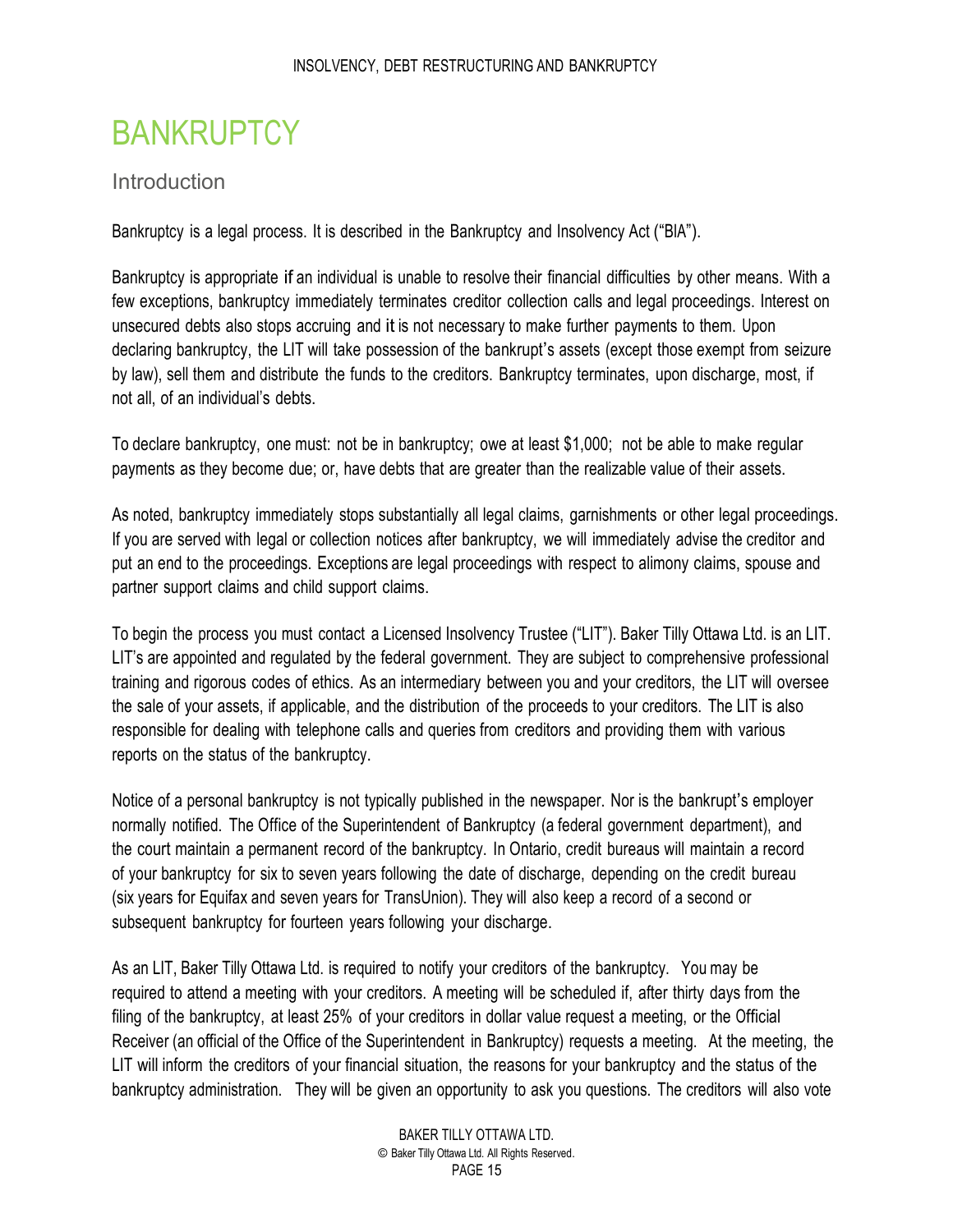<span id="page-16-0"></span>on the appointment of the LIT, vote for the appointment of inspectors (creditor representatives who work with and advise the Trustee) and to give directions to us, as Trustee.

### Assets

Upon filing bankruptcy, with certain exceptions noted below, your interest in any property or assets vests in us, as the LIT. We become the legal owner of the assets and property. This applies whether the assets are in your possession or the possession of a third party. We will take steps to sell the assets and turn them into cash. In certain circumstances, we may agree to return ownership of assets to you provided adequate payment arrangements are made.

Under provincial law, certain assets are exempt from seizure. You are permitted to retain possession of exempt assets up to the prescribed dollar limit. For example, in Ontario, you are permitted to retain possession of: personal items, furniture and household belongings (\$14,180); tools and equipment ordinarily used in the bankrupt's business or profession (\$14,405); one motor vehicle (\$7,117); and, your principal residence if the equity in it is less than \$10,783. You are also permitted to retain your RRSP, DPSP and RIF accounts with the exception of contributions made in the year preceding the bankruptcy.

If an asset is mortgaged or encumbered, the secured creditor is permitted to seize and sell it unless you comply with your contractual payment obligations or the arrangements that may be agreed to.

As the LIT, we must prepare the prior year's income tax return (if it has not already been filed) and a prebankruptcy income tax return for the period January 1st to the day before the date of bankruptcy. The LIT will retain refunds from the pre return and prior years' return(s) (if the prior returns have not previously been filed and the refunds have not been already received prior to filing for bankruptcy). A post-bankruptcy return will also be prepared for the period from the date of bankruptcy to December 31st. Refunds from this return will also be paid to us. You will be responsible for the payment of any balance owed on the post- bankruptcy return.

Once you declare bankruptcy, the Canada Revenue Agency will mail GST credits to us until we are discharged as Trustee. We will retain the GST credits until there are sufficient funds in the bankruptcy estate, from other sources, to pay the prescribed amount of LIT's fees. The GST credits will then be refunded to you upon the discharge of the Trustee.

All windfalls, such as lottery winnings and inheritances that you receive or become entitled to prior to your discharge from bankruptcy must be given to the LIT. If there is a surplus of funds after payment of the creditors' claims, and the Trustee's fees and disbursements, it will be paid to you.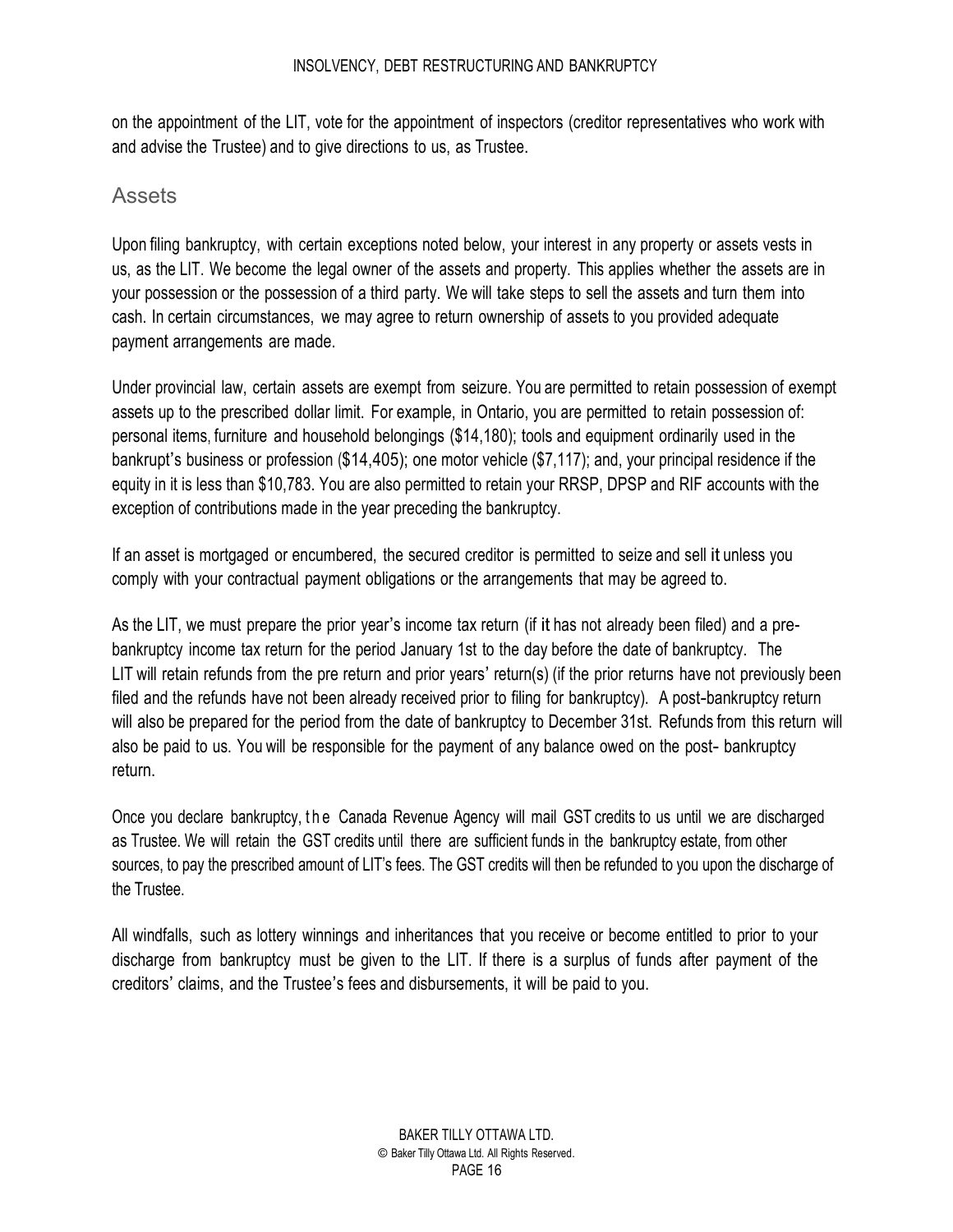#### <span id="page-17-0"></span>Bankruptcy and Your Spouse or Partner

Assets owned entirely by your spouse or partner are not included in your bankruptcy. If you and your spouse or partner own assets jointly, your interest will vest in the LIT, as described above. The LIT will seek to sell your interest in the jointly owned assets to a third party or, possibly, to your spouse or partner.

#### Financial Counselling

You will be required to attend two counselling sessions with a Baker Tilly Ottawa Ltd. counsellor. The first session will occur within four to six weeks of your filing for bankruptcy. It will cover financial management skills, budgeting, spending and shopping habits, the warning signs of financial difficulty and obtaining and using credit. The second counselling session is generally held six to seven months after your bankruptcy. You will discuss the root causes of your bankruptcy and will develop a long-term financial rehabilitation plan. Matters addressed at the first session may also be discussed. Each session takes approximately thirty to sixty minutes.

#### Surplus Income

Until the date of your discharge, a portion of the net income you earn in excess of that necessary to maintain a reasonable standard of living ("Surplus Income") must be paid to the LIT. The payment amount is determined by taking into account the cost of living standards issued by the Office of the Superintendent of Bankruptcy and your personal and family situation. We will explain how the Surplus Income amount is calculated. If you or your creditors object to the amount of Surplus Income to be paid, we must request mediation. Failure to pay the required Surplus Income payments to us, as LIT, may affect your discharge. Until discharged, you are required to inform us of any material changes in your personal or family financial situation. This may change the amount of the required Surplus Income payments.

#### **Mediation**

Mediation is a dispute resolution process in which a neutral third party, the mediator, assists the participants to reach a settlement. The mediator does not make the final decision. The parties involved make the decision together. Under the BIA, the LIT must arrange for mediation if the bankrupt and LIT cannot agree on the Surplus Income payments or a creditor requests that the Surplus Income payments be reviewed. Mediation is also required if the LIT has opposed the bankrupt's discharge on the grounds that the bankrupt could have filed a viable proposal or did not comply with the Surplus Income rules. If the matters submitted to mediation are not resolved by the mediation, or the bankrupt does not comply with the conditions established by the mediation, the court will hear the matter.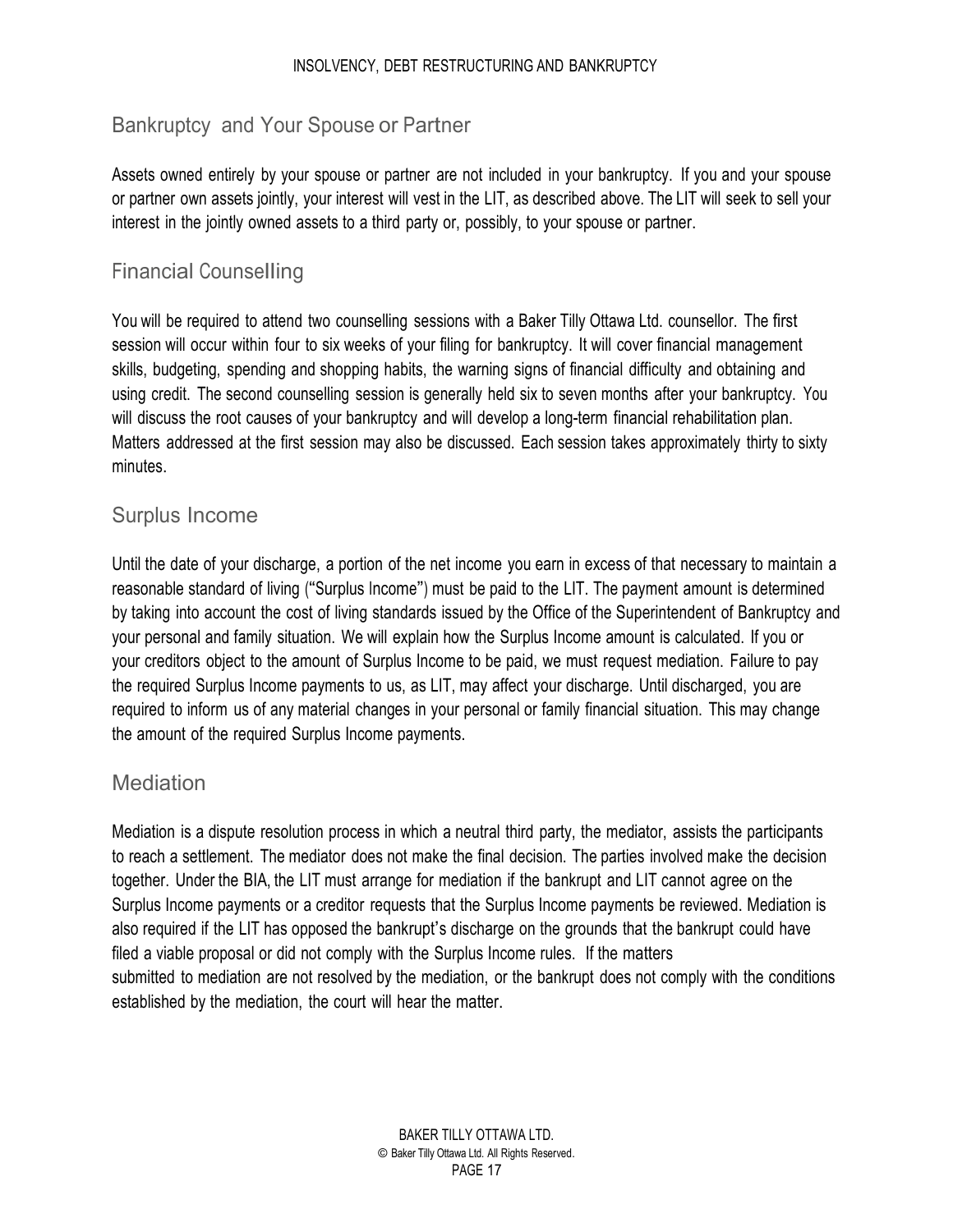## <span id="page-18-0"></span>Discharge from Bankruptcy

A discharge from bankruptcy terminates and extinguishes all of a bankrupt's debts except those debts listed under section 178(1) of the BIA. These debts include: court fines, penalties and restitution orders; support arrears; an amount owed due to fraud or theft while acting in a trust or fiduciary capacity; debt attributable to the obtaining of property or services by false pretenses or fraudulent misrepresentation; damages awarded by a civil court in relation to intentionally inflicted bodily harm, sexual assault or wrongful death resulting therefrom; and, certain student loans, as discussed below.

First and second time bankrupts (except income tax debtors, as discussed below), who do not have Surplus Income, will be discharged after nine and twenty-four months, respectively, if they have completed their duties to the LIT's satisfaction and their discharge has not been opposed by the LIT, a creditor or the Superintendent of Bankruptcy.

First and second time bankrupts (except income tax debtors, as discussed below), with a Surplus Income payment obligation, will be discharged after twenty-one and thirty-six months, respectively, if the required Surplus Income payments have been paid, they have completed their duties to the LIT's satisfaction, and their discharge has not been opposed by the LIT, a creditor or the Superintendent of Bankruptcy.

All other discharges are heard by the court. It makes an order setting the terms and conditions of the bankrupt's discharge. This includes the discharge of first and second time bankrupts who have not completed their duties to the LIT's satisfaction, or whose discharge has been opposed by the LIT, a creditor or the Superintendent of Bankruptcy. The court also hears and orders the terms of discharge of individuals who have been bankrupt three or more times and all income tax debtors. An income tax debtor is defined as a bankrupt who owes \$200,000 or more in personal income tax debt, and such debt comprises seventy-five percent or more of the bankrupt's total unsecured debt.

An opposition to the bankrupt's discharge may be made by the LIT, a creditor or creditors and the Superintendent of Bankruptcy. The opposition must refer to at least one of the facts listed under section 173(1) of the BIA. These facts include, but are not limited to: if a bankrupt fails to pay the required Surplus Income; fails to attend the mandatory counselling sessions; has failed to account satisfactorily for any loss of assets or for any deficiency of assets to meet the bankrupt's liabilities; or, the bankrupt has on any previous occasion been bankrupt or made a proposal to creditors. If any of the section 173(1) facts are proven to the court it may not grant an absolute discharge. It must refuse a discharge, suspend the discharge for a time period it believes is proper, or it must impose a condition or conditions on the bankrupt. A conditional discharge typically requires the bankrupt to pay a sum to the LIT.

Student loans made under a federal or provincial student loan program will survive bankruptcy, and not be discharged, if the bankrupt, at the date of bankruptcy, had been registered as a full or part time student at college or university in the preceding seven years. Interest also continues to accrue on the student loan debts during the term of the bankruptcy. Of note, however, once five years have passed since the bankrupt was last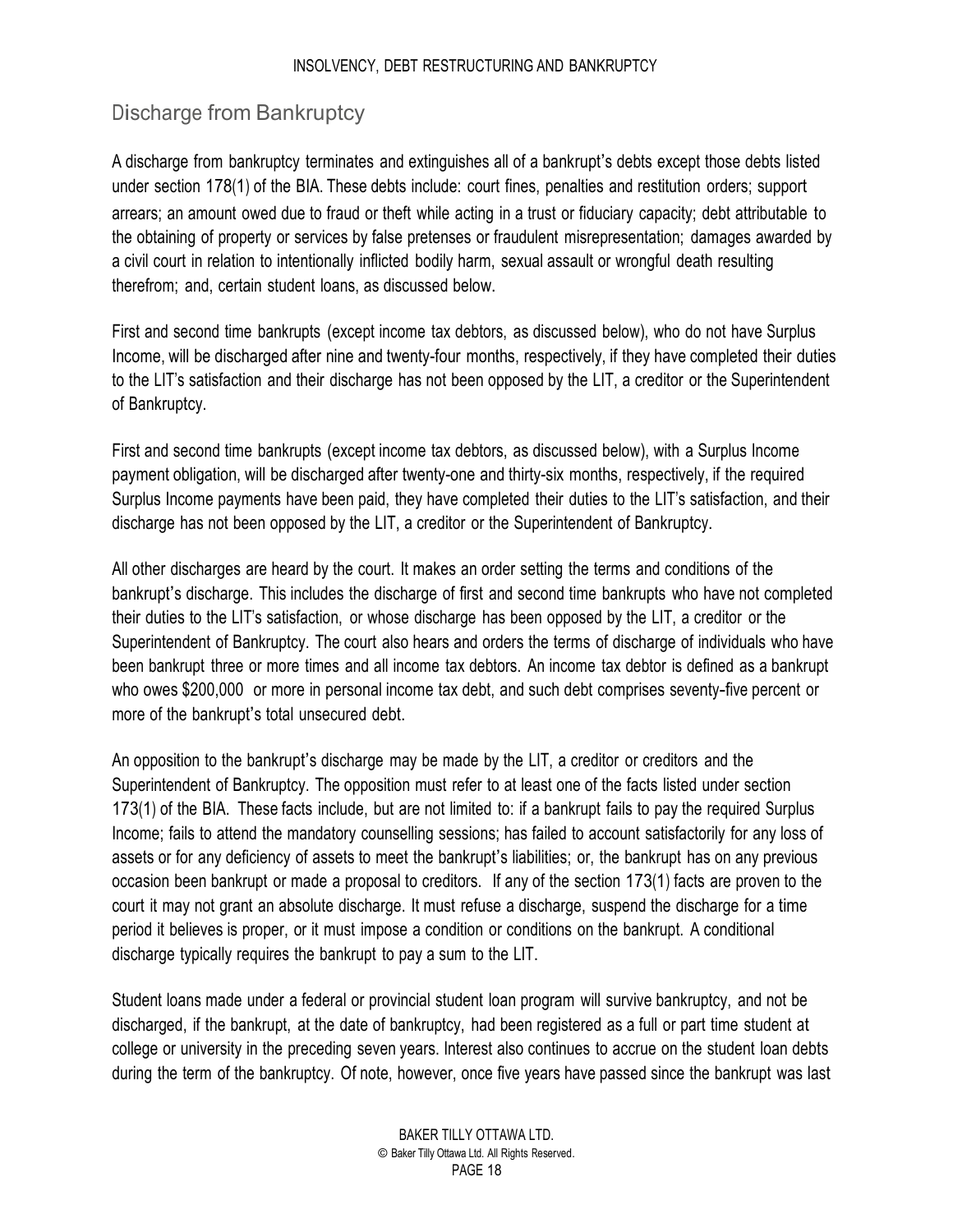<span id="page-19-0"></span>enrolled as a full or part time student at a college or university, the bankrupt may apply to the court to ask it to discharge the student loans. For the court to discharge the student loans on such an application, the bankrupt must satisfy the court that he or she has acted in good faith in relation to the student loans, will continue to experience financial difficulties and will be unable to pay the debt.

The various discharge orders the court may make are discussed below.

## Types of Discharges

Absolute: An absolute discharge is effective immediately and relieves you from the debts incurred before you declared bankruptcy, except for those debts described in section 178 of the BIA.

Suspended: A suspended discharge is similar to an absolute discharge but will not be effective until a certain date in the future.

Conditional: The court may impose conditions that must be met before your discharge becomes absolute. For example, the court may require you to pay an amount to us, as LIT, for distribution to your creditors.

Adjourned: In the event that there is an objection to your discharge, the court will generally postpone the hearing to a later date.

Refused: In certain rare situations, the court may refuse a discharge entirely.

## Credit Rating in a Bankruptcy

Credit ratings are established and maintained by the credit bureaus and credit grantors. Our understanding of current rating procedures is as follows.

Declaring bankruptcy will typically leave you with the lowest possible credit rating. In Ontario, this is referred to as an R9. As a first time bankrupt in Ontario, it will stay on your credit record for six to seven years following the date of discharge, depending on the credit bureau (six years for Equifax and seven years for TransUnion). A second, third or additional bankruptcy will remain on your credit rating for fourteen years following your discharge. Following your discharge, it is important to review your credit report to confirm that your credit report has been updated.

A bankruptcy record does not mean you are not eligible for credit post-bankruptcy. It is, however, a material fact that a potential lender will take into consideration when assessing your credit application.

Post-bankruptcy (i.e. you have been discharged), it may be possible to obtain some credit and begin rebuilding your credit history. A pre-paid credit card may be the answer. It is a credit card on which you have deposited perhaps \$500 to \$1,000 and you then draw on as you need funds. The credit card company will then report your use of the card to the credit bureaus. We will discuss this with you as well as other ways to improve your credit rating in your counselling sessions.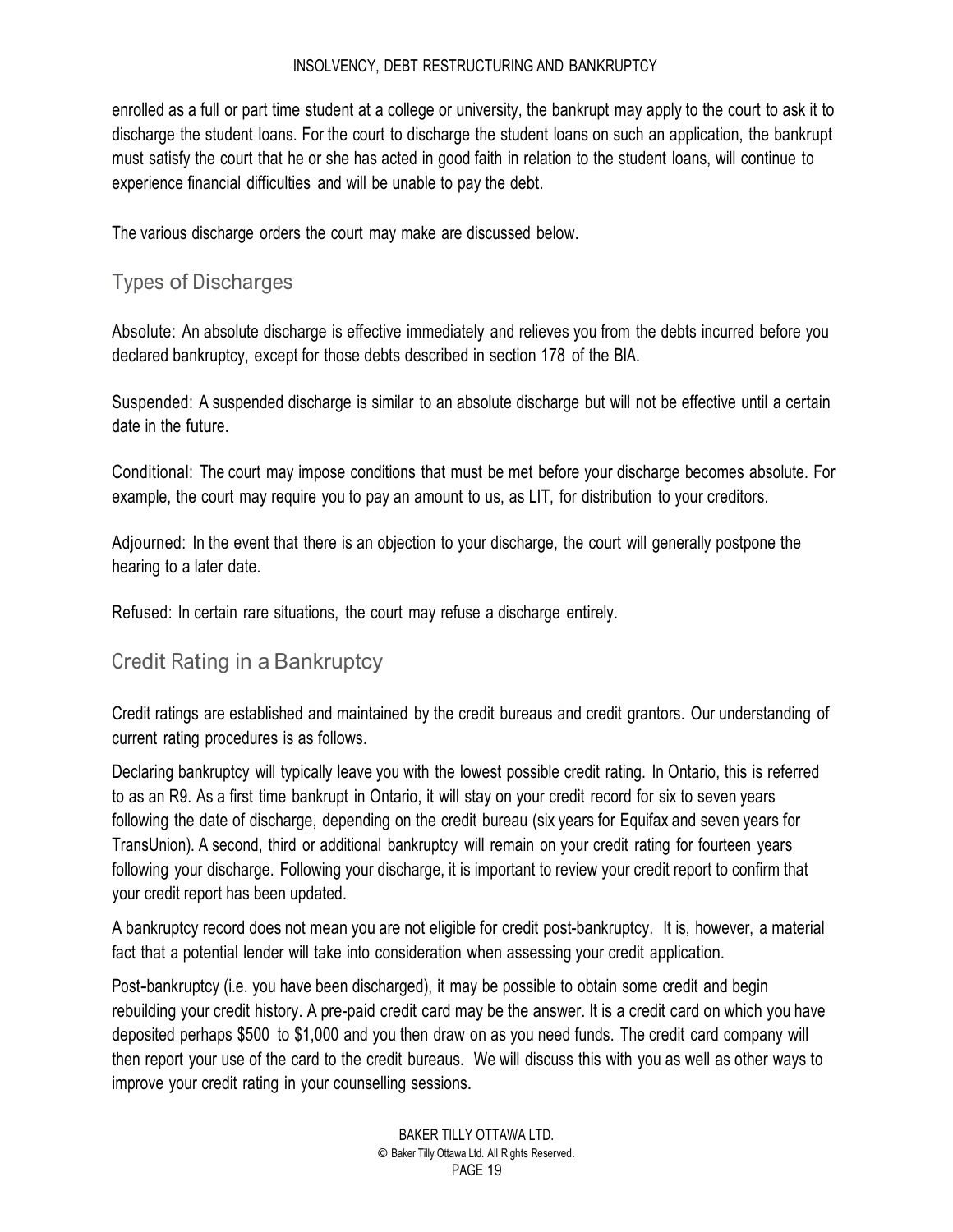## <span id="page-20-0"></span>Debts Co-signed or Guaranteed

Bankruptcy does not terminate the liability of a co-signer or guarantor.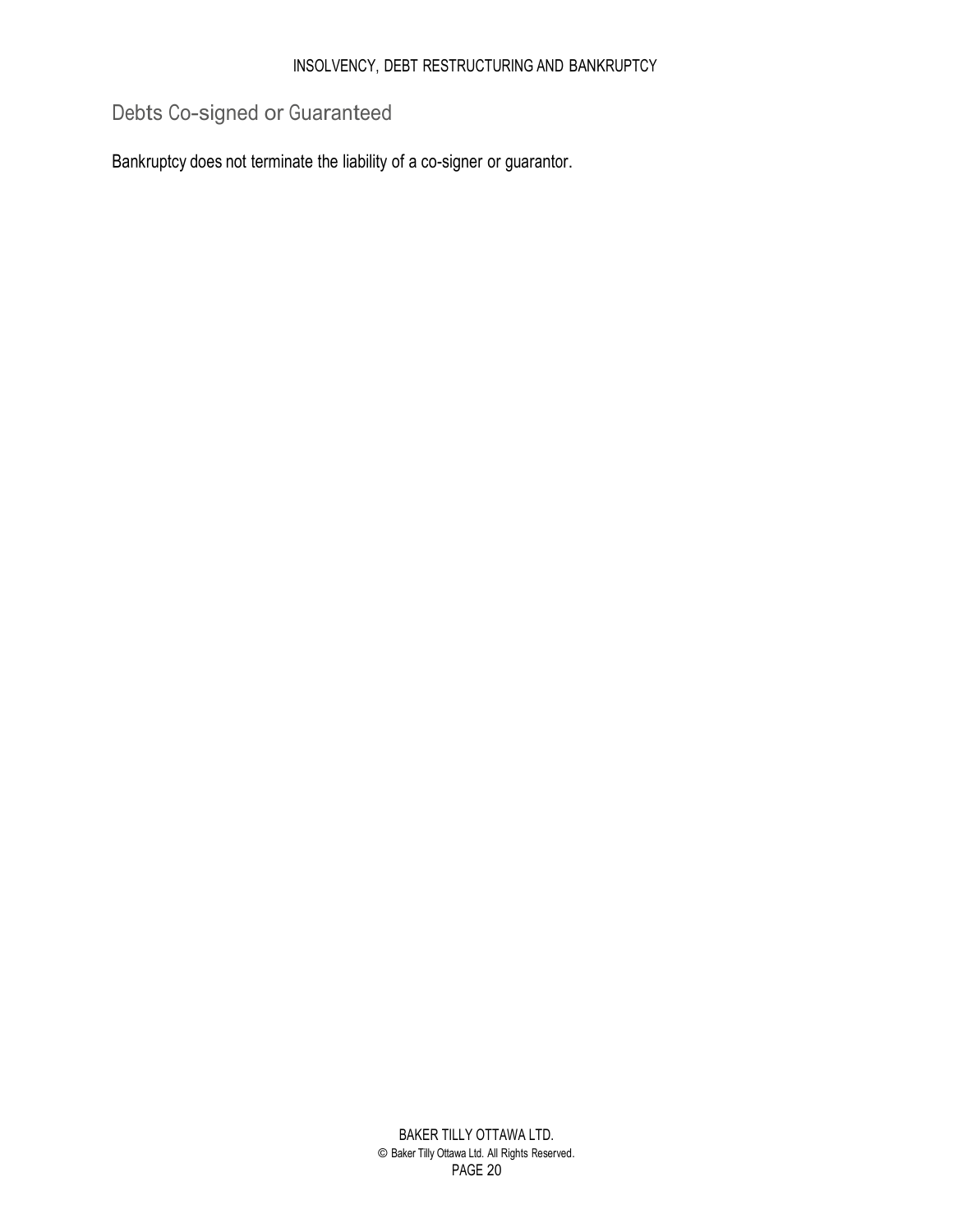## <span id="page-21-0"></span>DEBT SOLUTIONS FOR ALL CANADIANS

#### College and University Students

It is increasingly common for students, and recent graduates of colleges and universities, to be struggling with an overwhelming debt load. We find that the debts are not only comprised of federal and provincial student loans but, as well, credit card debt and bank loans. Students have told us that their debts are attributable to not only their need to borrow to pay tuition fees but to also meet their monthly expenses and cost of living. Students being in debt may also be due to the banks now marketing their loan products to students who are no doubt seen as fertile territory in the banks' efforts to expand and grow their businesses and profitability.

If you are a student, and you are insolvent, non-student loan debt does not typically present any unique issues or matters of concern and can be dealt with in the normal course of a bankruptcy or proposal. Unfortunately, this cannot be said of student loans issued by federal and provincial student loan programs. In particular, if you go bankrupt, or file a proposal within seven years of completing or abandoning your studies, the student loan debt will not be discharged and will have to be paid. Not only will the principal amount of the debt have to be paid, the debt will continue to accrue interest during the term of the bankruptcy or proposal and, thereafter, until the entire debt is paid.

Of note, however, once five years have passed since the bankrupt/debtor was last enrolled as a full or part time student at a college or university, the bankrupt/debtor may apply to the court to ask it to discharge the student loans. For the court to discharge the student loans on such an application, the bankrupt must satisfy the court that he or she has acted in good faith in relation to the student loans, will continue to experience financial difficulties and will be unable to pay the debt.

Despite the above comments about federal and provincial student loans, do not despair if you are insolvent and owe money to a federal or provincial student loan program. Depending on many factors, including, the amount of your student loans, the total amount of your debt load, your monthly income and expenses and whether or not you are current in the student loan payments, bankruptcy or a proposal may be an appropriate solution to your debt problems. Ideally, bankruptcy or a proposal will facilitate the discharge of all of your debts, including your student loan obligations. Failing that, bankruptcy or a proposal filing may still be appropriate, and of value to you, as you will obtain time to re-organize your finances, without the threat of student loan and other creditor collection proceedings, such that you are able to pay the student loan debts once you are discharged from bankruptcy or have completed a proposal.

If you are not sure if you are insolvent, we suggest that you review the pages under "Debt Management". This section of the site will assist you in drafting a budget and calculating your personal net worth. It also provides you with an insolvency questionnaire which will assist you in further assessing your financial condition.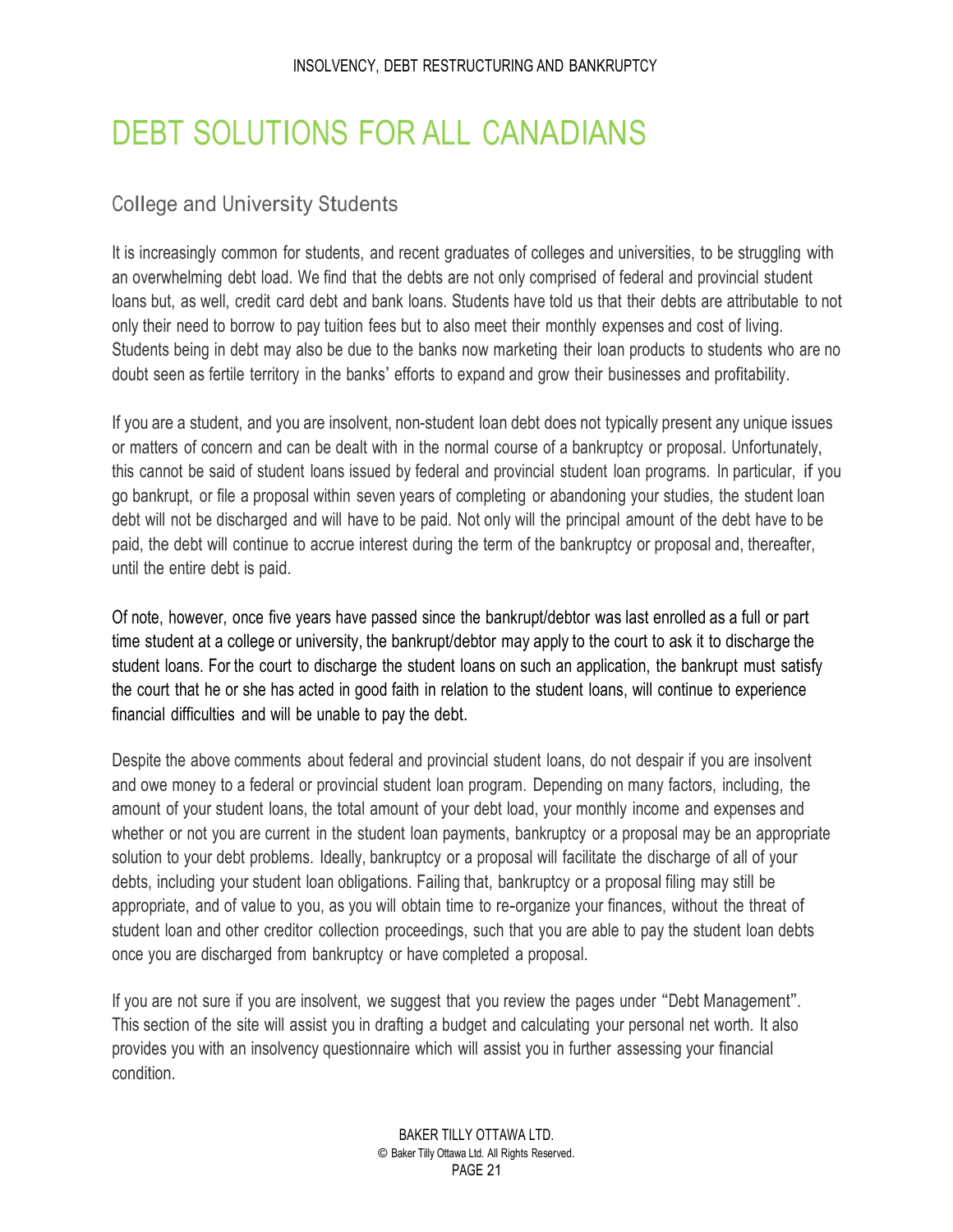### <span id="page-22-0"></span>Disabled Debtors

We meet with many individuals who were more than able to meet their debt payment obligations but, upon becoming disabled, can no longer do so. They are insolvent and are being harassed night and day by collection agents. Typically, due to the limited income received from CPP Disability or ODSP, a consumer proposal is not appropriate and the individual will choose to resolve their debt crisis by making an assignment in bankruptcy.

As monthly CPP Disability and ODSP payments fall below the income level at which statutorily required Surplus Income payments must be made to the LIT as a condition of being discharged from bankruptcy, we typically look to be paid a fee for our services, over an extended period that the individual is comfortable with. Often, it is possible to recover our fee from income tax refunds and minimal payments to the LIT is required.

If you are not sure if you are insolvent, we suggest that you review the pages under "Debt Management". This section of the site will assist you in drafting a budget and calculating your personal net worth. It also provides you with an insolvency questionnaire which will assist you in further assessing your financial condition.

#### New Canadians

If you are a recent immigrant to Canada, or you are living and working here and have a Social Insurance Number, you may, if you are insolvent, declare bankruptcy or file a consumer proposal.

We are often asked about travel outside Canada and the sending of funds to assist family members overseas. If you are in bankruptcy, or you have filed a consumer proposal, you are not restricted from traveling abroad or returning to your home country provided you keep the LIT informed of your whereabouts, particulars of your planned return to Canada and attend all meetings the LIT directs you to attend. You are also not prohibited from providing financial assistance to family members in your native country while you are in bankruptcy, or completing a proposal, provided you satisfy your payment obligations to the LIT.

We also refer you to the discussion under Non Resident Canadians concerning the disclosure to the LIT of your World income, assets and debts.

We are also asked if filing bankruptcy or a consumer proposal will cause difficulties in assisting family members in immigrating to Canada. It is our understanding while in bankruptcy, the bankrupt cannot sponsor someone to immigrate to Canada. However, given the complexity of immigration law and regulations, and that we are not experts in this area of law, we do caution you to speak to us about your particular situation if you wish to go into bankruptcy, or file a proposal, and to also assist family members in coming to Canada. We will make the necessary enquiries or refer you to experienced legal counsel.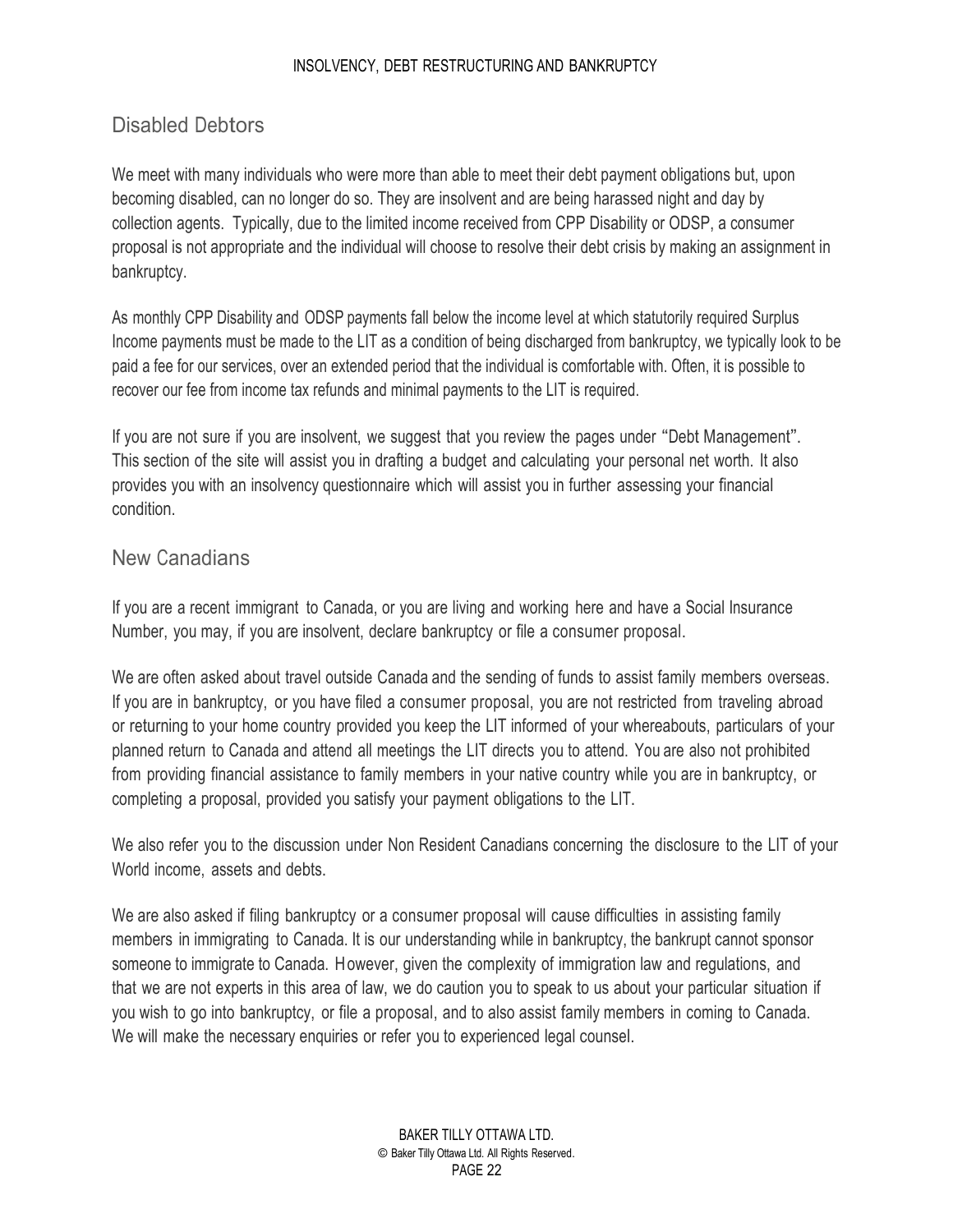<span id="page-23-0"></span>If you are not sure if you are insolvent, we suggest that you review the pages under "Debt Management". This section of the site will assist you in drafting a budget and calculating your personal net worth. It also provides you with an insolvency questionnaire which will assist you in further assessing your financial condition.

#### Non Resident Canadians

If you are insolvent, you are currently living in another country, and do not anticipate returning to Canada in the near future, you may go bankrupt, or file a proposal, as a means to extinguishing your debts, in certain circumstances.

Going into bankruptcy, or filing a proposal will prevent Canadian and non-Canadian creditors, from commencing or continuing collection proceedings against assets located in Canada and your Canadian sources of income. Upon being discharged from bankruptcy, or your full completion of a consumer proposal, your creditors' right to collect and realize upon their debts in Canada will, with the exception of a certain limited number of claims described in the bankruptcy law, be permanently extinguished and discharged.

As a non-resident Canadian considering going in to bankruptcy, or filing a consumer proposal, you should be aware of the following:

- 1. You will be fully subject to all provisions of the BIA.
- 2. You must declare all of your debts, whether owed to creditors in Canada or elsewhere. Of note, a Canadian bankruptcy or proposal will not prevent your non-Canadian creditors from taking collection proceedings against assets, property and income sources located outside of Canada.
- 3. You must declare full particulars of all of your assets, wherever they are located in the World. Subject to the laws in the country or countries you may have assets located in which may place restrictions on the Canadian Trustee in Bankruptcy, it will be required to seize and sell your foreign property and assets for the benefit of the creditors in your Canadian bankruptcy.
- 4. You will be required to declare full particulars of your World income to the LIT for the entire term of the bankruptcy. As with bankrupts resident in Canada, the LIT will determine if you have earned Surplus Income and what, if any, payments are required to be made to it for the benefit of the Canadian bankruptcy creditors.

If you are not sure if you are insolvent, we suggest that you review the pages under "Debt Management". This section of the site will assist you in drafting a budget and calculating your personal net worth. It also provides you with an insolvency questionnaire which will assist you in further assessing your financial condition.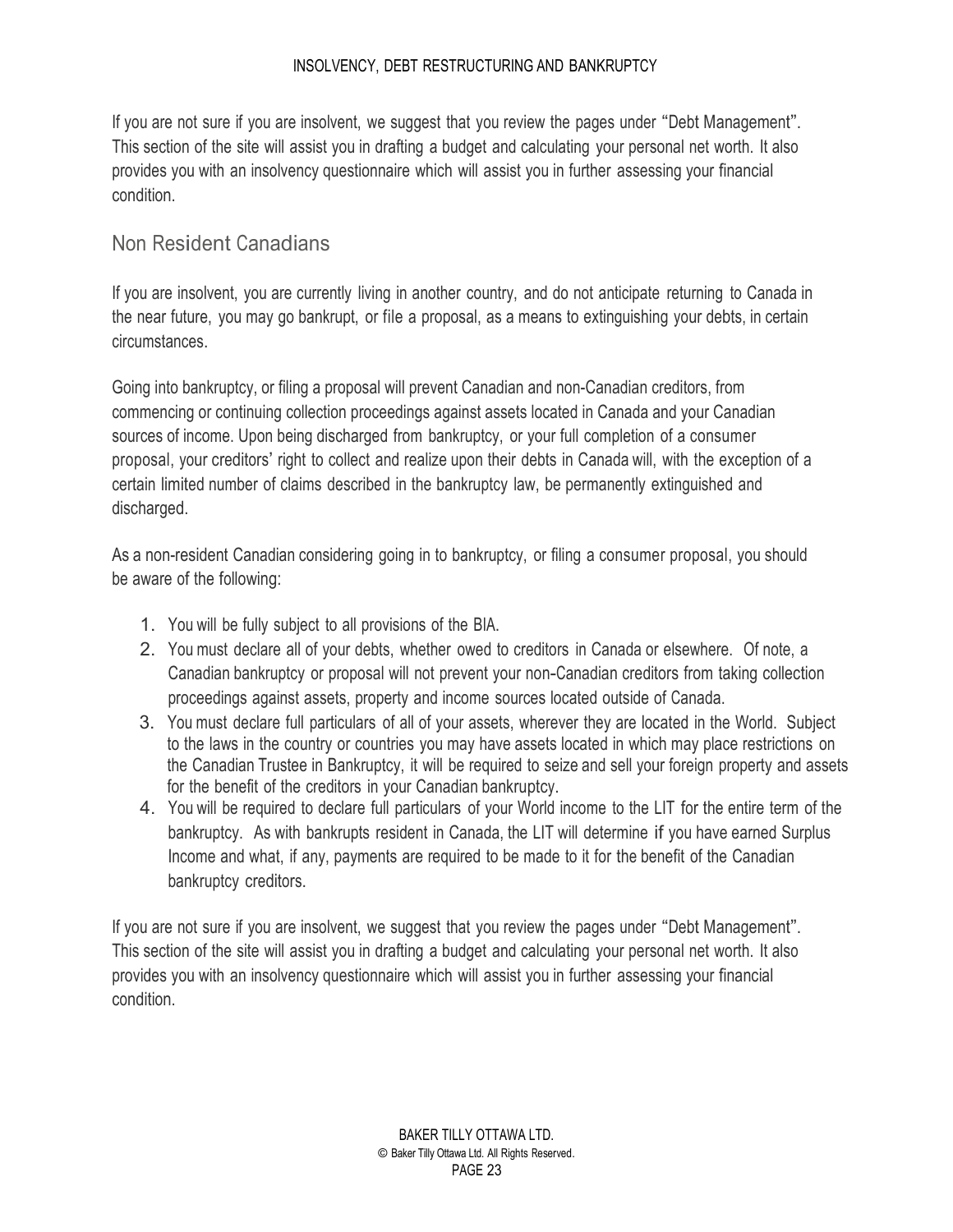## <span id="page-24-0"></span>Professionals and Self-Employed Individuals

Professionals and self-employed business individuals who are insolvent may go bankrupt, or file a proposal, as the means to resolve any debt problems. In addition to owing money to the usual creditors we see, such as credit card issuers, banks and finance companies, they are often indebted to employees, landlords and the taxation authorities for arrears in personal income tax and HST. The arrears in tax remittances are often compounded by out of date or a lack of proper accounting records.

The credit card and bank loan debts do not usually present any unique issues and can typically be addressed in the normal course of administering a bankruptcy or proposal. Taxation debts, however, especially if they are substantial in amount, or represent a significant percentage of the insolvent person's debt load, require the personal attention of an experienced LIT who will invest the time and effort to tailor a solution to the needs of the debtor and his or her creditors. The reasons for this are numerous and include: the substantial statutory collection powers available to the taxation authorities; the hands on approach they take to participating in the debt resolution process; their insistence that the debtor deal with their claim in a manner, and for a settlement amount, they consider equitable and in accordance with established policy; and, that as a condition of any settlement, the debtor clearly states his or her preparedness to fully comply with the tax authority's compliance requirements in the future.

It should be noted, that while taxation authorities can, under certain circumstances, waive or reduce penalties and interest that may be owed, they are only permitted to compromise or write off all or part of the principal portion of their claim if the tax debtor has filed for bankruptcy or filed a proposal with an LIT pursuant to the BIA.

We have substantial experience in addressing and successfully resolving the accounting, debt settlement and compliance issues that arise when a professional or self-employed individual is insolvent and indebted to Canada Revenue Agency ("CRA") or the Ontario Ministry of Finance ("the Ministry"). Whether bankruptcy, or a proposal, is the appropriate solution will turn on numerous factors including: the amount owed to CRA or the Ministry, the amount of your non tax debts, your present and expected future earnings, the nature and value of your assets, the status of CRA's or the Minister's collection proceedings and your compliance record in filing required returns.

If you are not sure if you are insolvent, we suggest that you review the pages under "Debt Management". This section of the site will assist you in drafting a budget and calculating your personal net worth. It also provides you with an insolvency questionnaire which will assist you in further assessing your financial condition.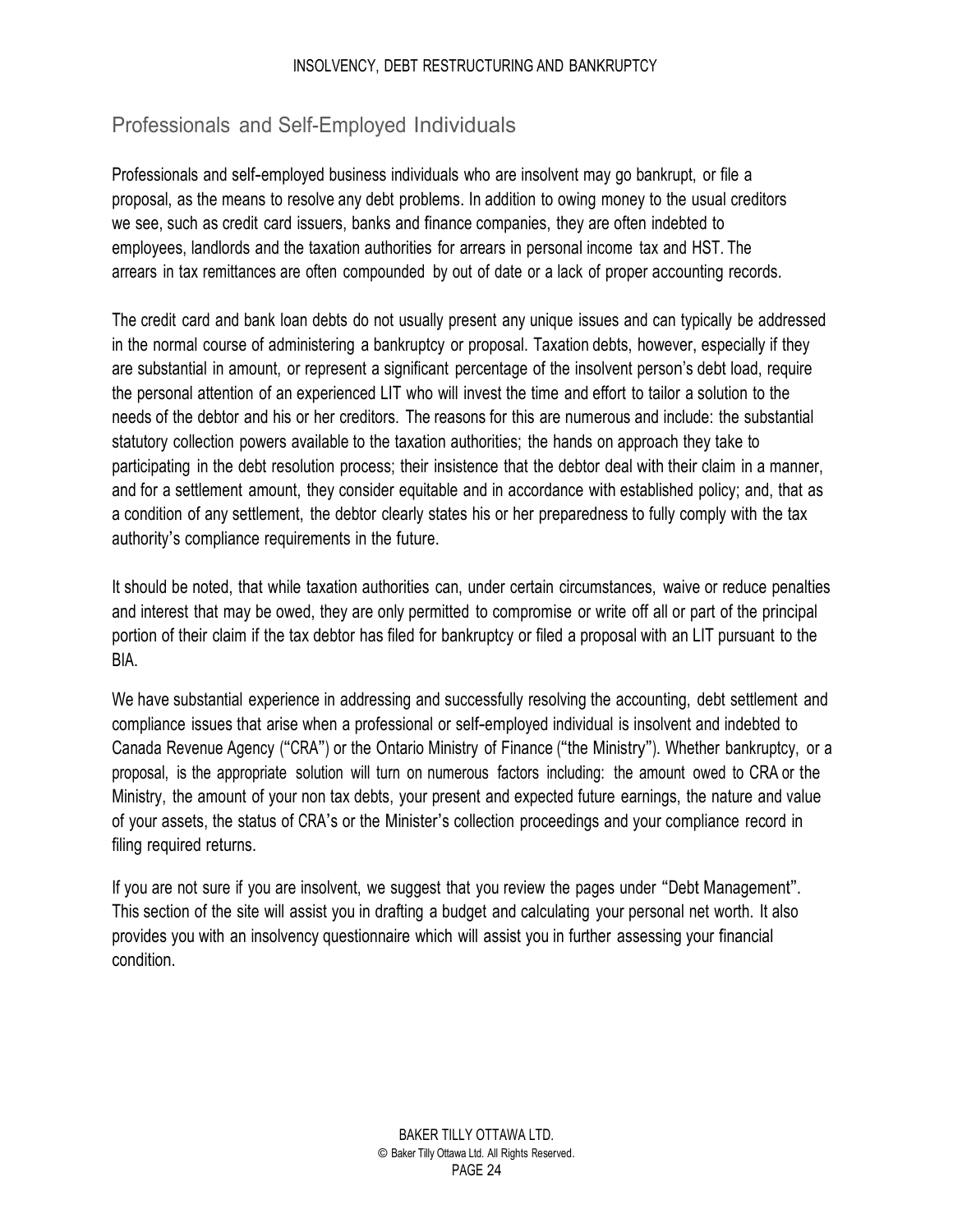### <span id="page-25-0"></span>Senior Citizens

If you are a senior citizen, and you are insolvent, you may go bankrupt or file a consumer proposal as the means to resolve your debt problems.

We have assisted many senior citizens in resolving their debt loads. Five to ten years ago seniors rarely consulted us about their finances; however, today, it is a growing segment of our business. The reasons for this are numerous and appear to include: fewer companies having pension plans; lower interest rates and, thus, lower income from investments; the increased prevalence of debt in our society and the banks' preparedness to offer credit to senior citizens; and, providing financial assistance to their children and grandchildren who, themselves, are in financial need due to illness and family breakdown.

We are often asked by seniors considering bankruptcy as to whether or not the LIT must seize their OAS or CPP payments. The LIT will not seize or garnish these payments. As with all bankrupts, however, the bankrupt must keep the LIT apprised of their monthly income and, if there is Surplus Income, a portion of it, typically fifty percent of the surplus, will have to be paid to the LIT as a condition of being discharged from bankruptcy.

We note that many senior citizens who have gone bankrupt experience an improvement in the quality of their day-to-day life: collection calls stop, money previously spent on debt payments is available for better housing, much needed drugs and medication and for enjoying your time with friends and family.

We can assist insolvent elderly debtors who can no longer deal with their affairs provided an individual, usually an adult child, has been legally named as power of attorney for the care and responsibility of their parent's finances. The Office of the Superintendent of Bankruptcy, which reviews and approves bankruptcies submitted to it by LIT's will permit the authorized individual to sign the required documents provided it is made aware of the power of attorney and receives a copy of the documents from the LIT.

If you are not sure if you are insolvent, we suggest that you review the pages under "Debt Management." This section of the site will assist you in drafting a budget and calculating your personal net worth. It also provides you with an insolvency questionnaire which will assist you in further assessing your financial condition.

## Separated and Divorced Debtors

Separated and divorced individuals represent a substantial portion of our clientele. This trend is a reflection of the growing rate of marriage and common law relationship failure in Canada. Indeed, separation and divorce often contribute to insolvency and, as a consequence, filing for bankruptcy or the filing of a consumer proposal.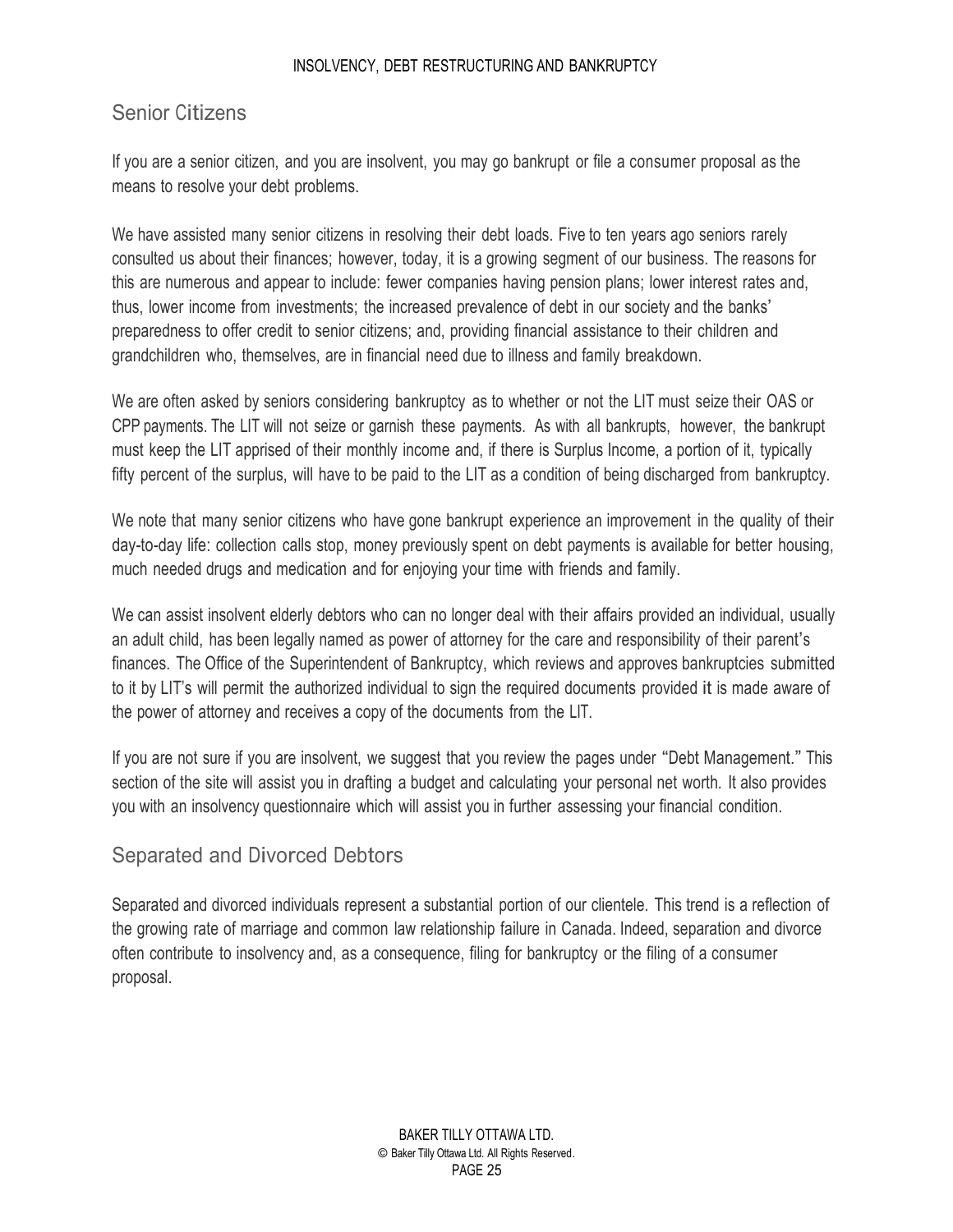Common reasons cited as to why separation and divorce contribute to insolvency include: the reduction of income due to the time taken off work to resolve child support and custody issues; the reduction of income due to the time taken off work to address sickness and depression brought on by the separation; the need to borrow money to pay for legal fees, moving costs and new furnishings; having to pay the entire cost of monthly living expenses without the contribution of a second income; and having co-signed for the debts of an ex-spouse or partner who has gone bankrupt or otherwise does not have the resources to pay the debts.

Some of the matters you should be aware of if you are insolvent and considering separation or divorce include:

- 1. Filing for bankruptcy, or filing a consumer proposal, does not suspend or discharge your ongoing support payment obligations.
- 2. If support payments are in arrears at the time you file for bankruptcy, or you file a consumer proposal, the bankruptcy or consumer proposal filing will not prevent your ex-spouse, or partner, from continuing to take proceedings to collect the arrears.
- 3. If support payments are in arrears at the time you file for bankruptcy, or you file a proposal, the exspouse or partner may file a claim for the arrears in your bankruptcy or proposal. The arrears will rank as a preferred claim in the bankruptcy or proposal, thus giving the claim priority over ordinary unsecured creditors to recovery should there be funds distributed to the creditors. That said, however, to the extent the claim is not satisfied in its entirety from the funds distributed by the LIT to the creditors, it will survive the bankruptcy or proposal filing and an ex-spouse or partner may, if you do not make arrangements to pay the arrears, take legal proceedings to collect the debt.
- 4. Filing for bankruptcy, or filing a consumer proposal, will typically suspend an ex-spouse's ability to collect on a claim against you with respect to the settlement of his or her interest in your property. In addition, a property settlement claim will typically be discharged upon the bankrupt being discharged from bankruptcy or the completion of a consumer proposal.
- 5. Depending on whether or not you are legally married, the date you legally separated and which spouse was the legal owner of property at the time of separation, are important considerations in determining whether or not assets comprise property of the bankruptcy.

It is important that you address the legalities of your separation or divorce with legal counsel. If you, or your ex-spouse or partner, are insolvent it is also critical that you be fully advised as to the potential implications of bankruptcy or the filing of a proposal. We would be pleased to speak with you and your legal counsel.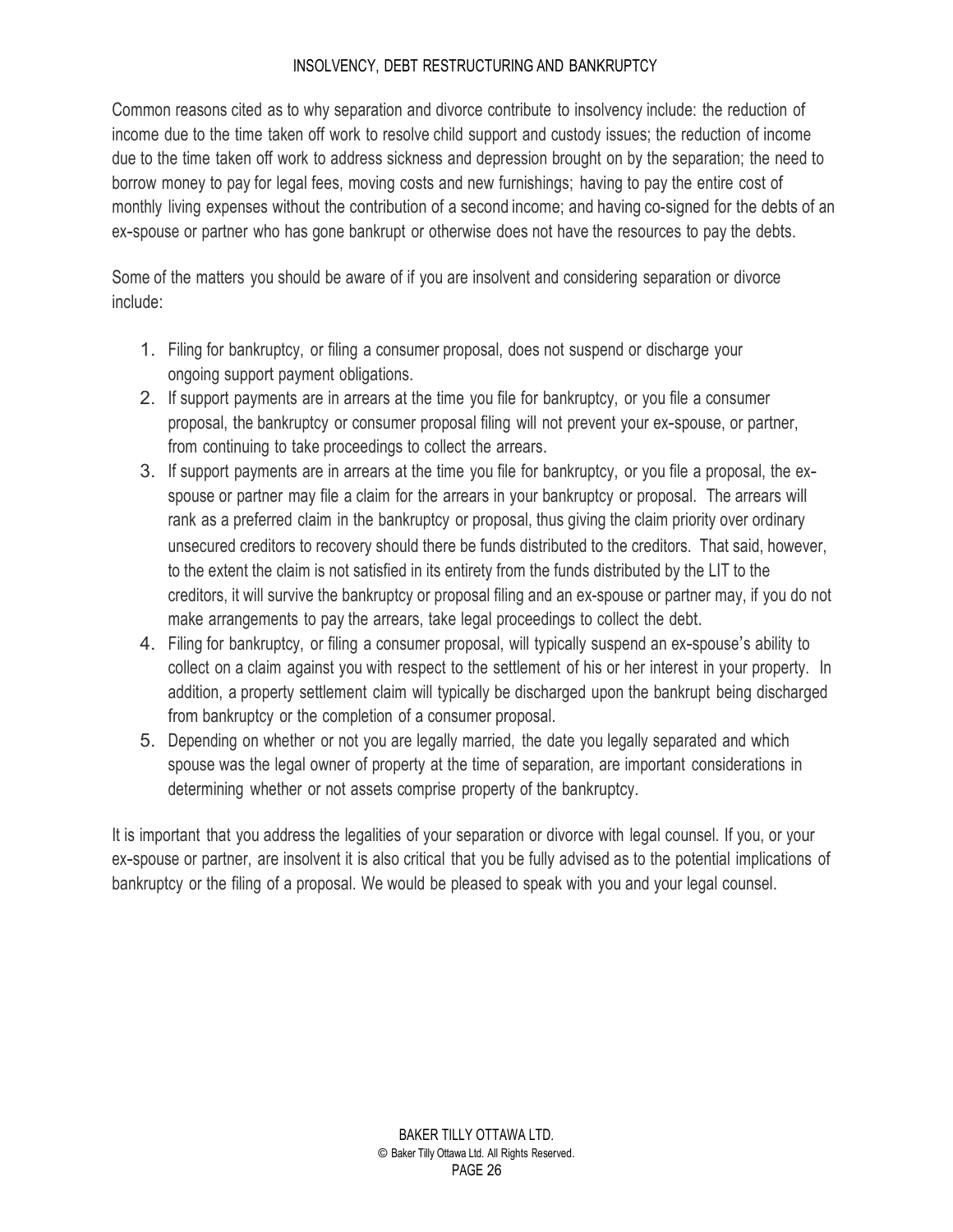## <span id="page-27-0"></span>CONTACTING A LICENSED INSOLVENCY TRUSTEE

To begin the process of filing either a Consumer proposal or a Bankruptcy, you must contact a Licensed Insolvency Trustee ("LIT"). Baker Tilly Ottawa Ltd. is a Licensed Insolvency Trustee. LIT's are appointed and regulated by the federal government. They are subject to comprehensive professional training and rigorous codes of ethics. An LIT is an intermediary between you and your creditors. The LIT will review your finances, provide you with advice and information about your options, and prepare the necessary paperwork to be filed with the Official Receiver (an employee of the office of the Superintendent of Bankruptcy, an agency of the federal government).

When a Consumer proposal is filed, the LIT is also responsible for the administration of the Consumer proposal, dealing with telephone calls and queries from creditors and providing them with various reports on the status of the Consumer proposal.

In the event a bankruptcy is filed, the LIT will oversee the sale of your non-exempt assets, if applicable, and the distribution of the proceeds to your creditors. The LIT is also responsible for dealing with telephone calls and queries from creditors and providing them with various reports on the status of the bankruptcy.

### Meeting with an LIT

At the initial meeting, we will assess your financial situation, explain your options and advise you as to which is your best option. Once you decide how to proceed, we will prepare the required documents and have you review and sign them. We will then file them with the Official Receiver of the Office of the Superintendent of Bankruptcy. Once the forms have been received and accepted by the Official Receiver, you will either be in a consumer proposal or be bankrupt.

To prepare for your initial meeting, you should gather together as much of your financial information as possible including: credit cards, birth certificate, recent credit card/debt statements, loan documents, car and ownership details, asset statements, mortgage statement, mortgage deed, a current pay stub and last year's income tax return and assessment notice.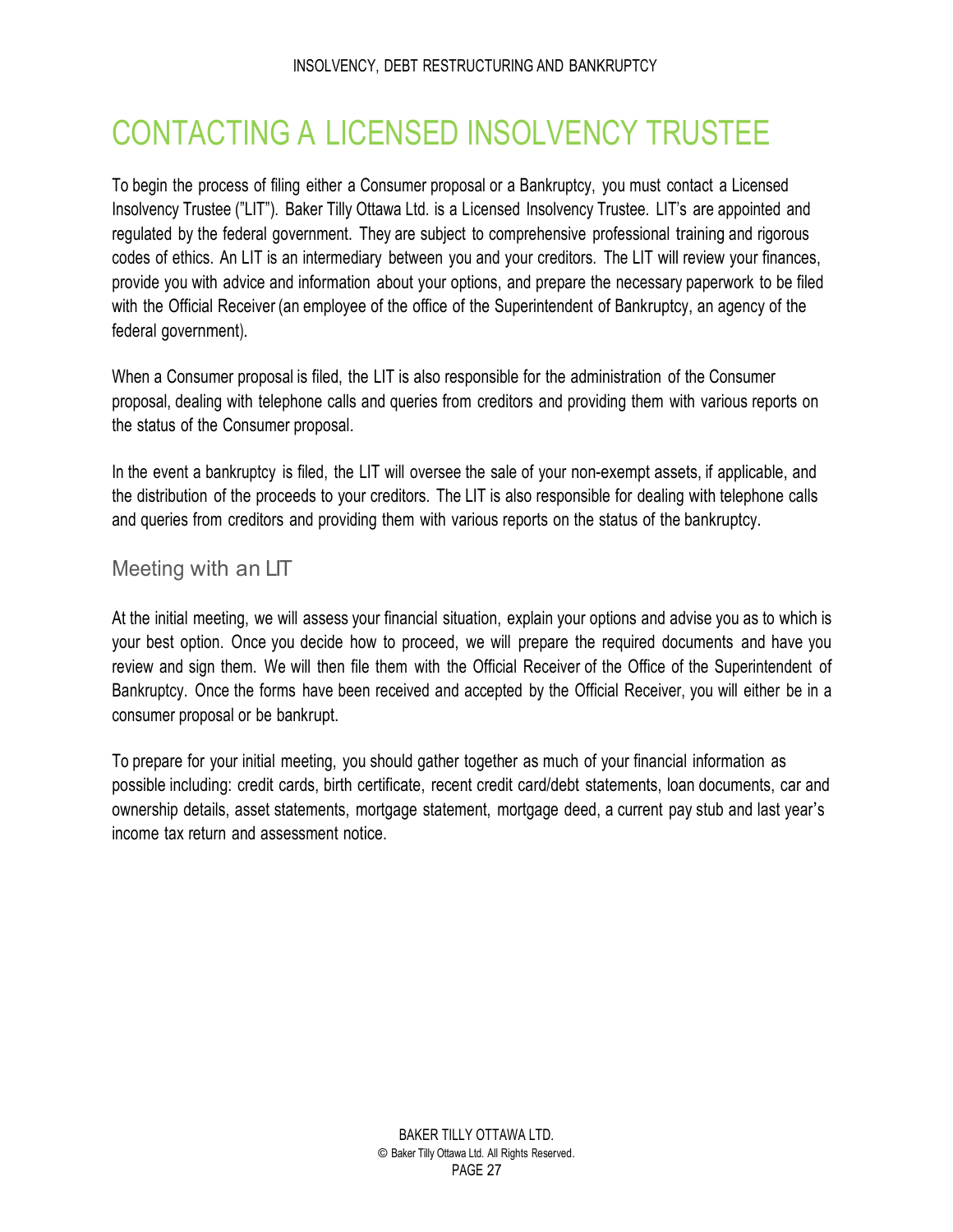## <span id="page-28-0"></span>BAKER TILLY OTTAWA LTD., LICENSED INSOLVENCY TRUSTEE

Many Canadians will face a financial crisis at some point in their lives. Baker Tilly Ottawa Ltd. is sensitive to the worries, stress and uncertainties that accompany financial distress. We have a team of professionals, working full-time in this area, to ensure that individuals in financial difficulty will be fully advised of their options and the professional services that are available to them. We have found, that in a large proportion of cases, bankruptcy can be avoided if the underlying cause of financial distress is recognized and addressed in a timely manner with the aid and advice of our counsellors.

If you think that you may be insolvent, please contact us for a free initial consultation. You may call us at 1-613-820-2200, 1-866-720-3330 (in Eastern Ontario), by email to ottinsolvency@bakertilly.ca or by completing the online consultation page of this website.

Please Contact:

Julie Merkley, CIRP, LIT Vice-President jumerkley@bakertilly.ca

Gail Dagg Manager and Financial Counsellor gdagg@bakertilly.ca

Laurie Campbell Manager and Financial Counsellor lacampbell@bakertilly.ca